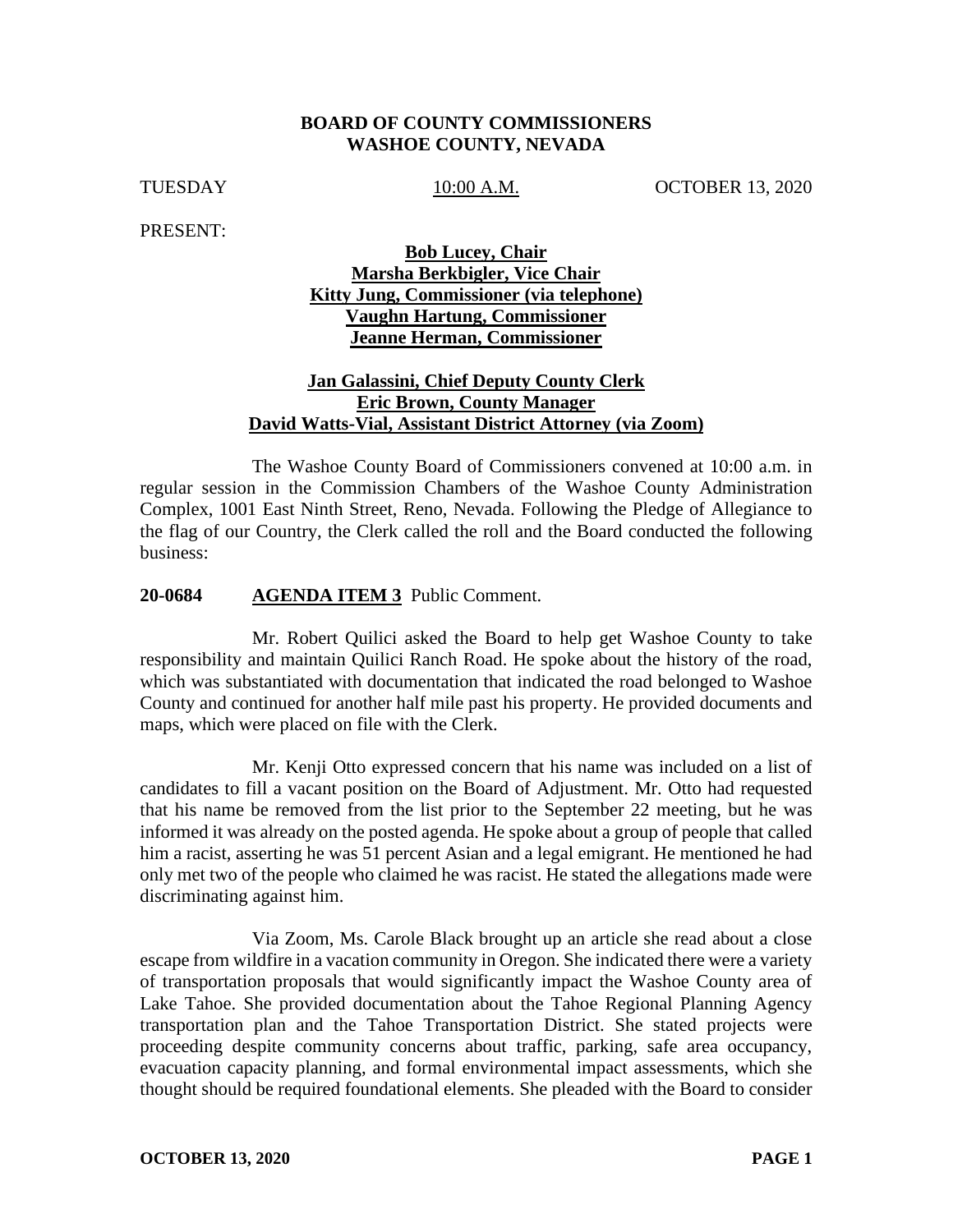the evacuation capacity, which was marginal several years ago and would not likely improve, placing residents and visitors at an increased risk. She asked for more discussion and community involvement about these issues. The documentation provided was placed on file with the Clerk.

Two emails from Ms. Elise Weatherly were read in Chambers. She wrote about politics and noted it would be a difficult year for the presidential candidates. She thought patients should be provided more time to file malpractice lawsuits against doctors who prescribed unnecessary medical treatments.

A substantial document was received from Mr. Gary Casteel via email, which was placed on the record.

An email from Mr. Daniel Purdy was read in Chambers about his brother Thomas Purdy's murder at the Washoe County Jail. He expressed concern about the treatment of people in custody at the jail. He claimed Sheriff's Deputies were being rewarded for inappropriate behavior.

A voicemail from Ms. Annemarie Grant was played in Chambers where she stated she was the sister of Thomas Purdy who was murdered by law enforcement. She opined the County Commissioners neglected their duties under Nevada Revised Statute 211.020 to inspect the safety and well-being of inmates. She hoped the Commissioners who were running would not be reelected in the upcoming election.

# **20-0685 AGENDA ITEM 4** Announcements/Reports.

County Manager Eric Brown reminded the public they would receive their ballots in the mail if they had not already, and he encouraged everyone to vote early. He noted he brought his ballot into the Registrar of Voter's Office. He stated an app was created to allow people to track their ballot to ensure it was received. He said County employees were asked to participate in a ballot survey to see whether they received their sample ballots. The sample ballots were the same weight and size as the actual ballot. He stated the survey was still in process but 97 percent of the ballots had already been received. He urged people to vote and vote early.

Mr. Brown stated the final spending plan for Coronavirus Aid, Relief, and Economic Security (CARES) Act funding would be reviewed during the October 27 meeting. He said it was important that a plan was in place for spending CARES Act funds since there was a deadline to utilize them.

Vice Chair Berkbigler asked for a presentation from Assistant County Manager Christine Vuletich and the Sheriff regarding dispatch. She spoke about the approved budget, which included six new deputies for dispatch, but stated those positions had been cancelled. She wanted to know where the County stood on this because many people had worked tirelessly on the budget yet there were serious issues. She asked to have the short-term rental item on a future agenda since the District Attorney rendered a legal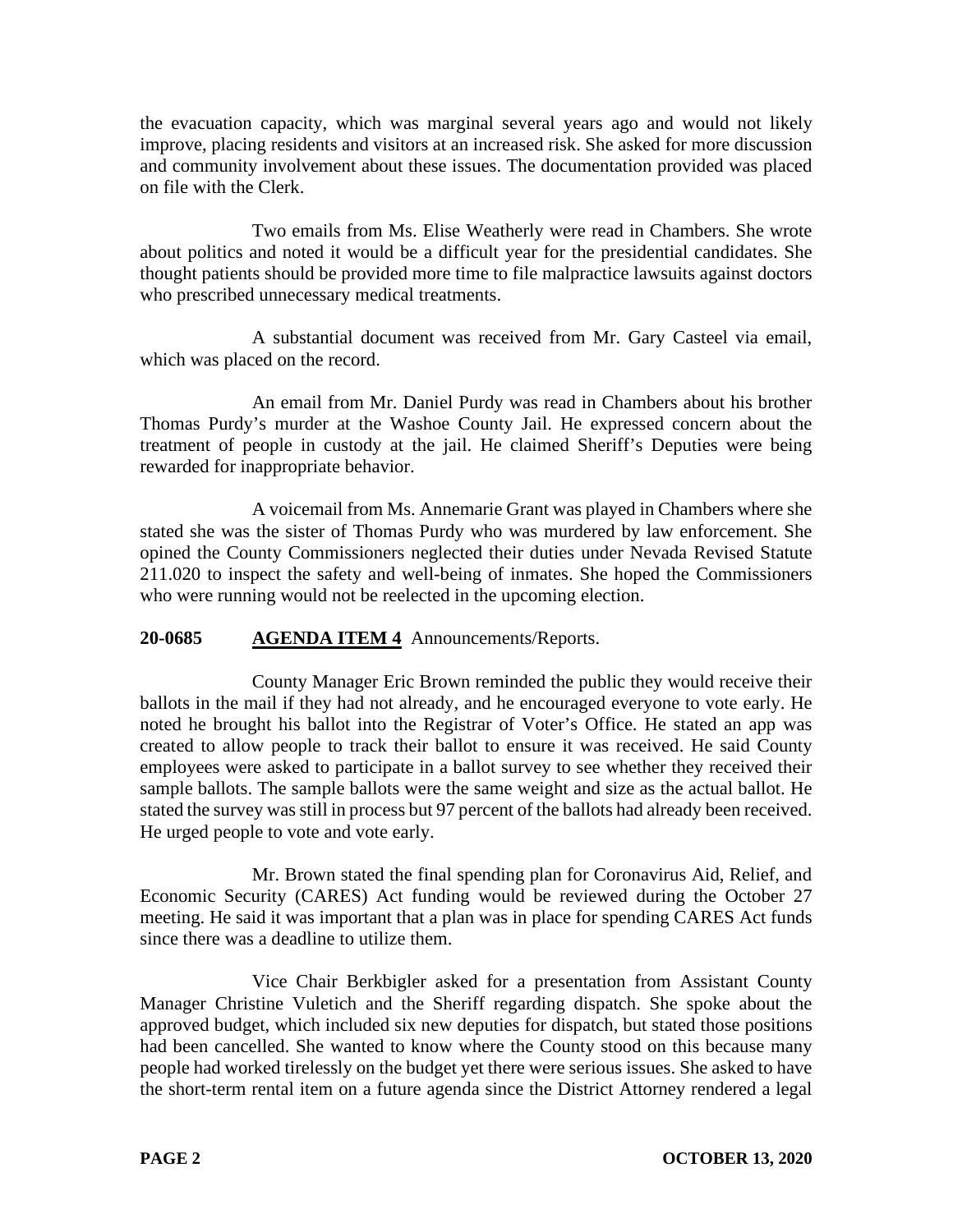opinion about Incline Village because it was regulated by a different planning agency. She asserted the ongoing problems in Incline Village needed to be resolved. The Incline Village Area Plan had been completed by staff and it needed to be brought to the Board for final approval, which she hoped would occur at a meeting in January. She mentioned some citizens would be directly impacted by the changes in the area plan and she felt it was important to get this approved.

Vice Chair Berkbigler stated the County agreed to settle the Incline Village tax repayment but the Washoe County School District (WCSD) opposed the settlement and wanted to be pulled out of the lawsuit. She stated the WCSD requested 30 days to compile its presentation, but Judge Kathleen Drakulich gave them one week. Had this issue been settled eight years ago when it first came up, she opined, it would have saved taxpayers \$11 million in interest alone. She encouraged the WCSD to settle and move forward with a resolution.

Commissioner Herman thanked Mr. Quilici for speaking about Quilici Ranch Road and the ownership of it. She indicated she had not gone on that road beyond his ranch. She said road maintenance work had been done in July but stopped before it was complete. She noted Mr. Quilici spoke to the County about the road not being complete but was told there was an ownership issue, which included the road past the ranch. The County assured Mr. Quilici they would finish the job soon.

Commissioner Hartung thanked Mr. Brown for the update about options the Registrar of Voters (ROV) had provided. He mentioned the online sample ballot was a great addition and easy to locate on the ROV page on the County website. He encouraged people to view their options.

Commissioner Hartung stated many speeding issues were occurring in Spanish Springs and thanked the Sheriff's Office for sending officers to the area. A stop sign at the intersection of Dolores and Erin Drives had been requested for many years, and he noted many accidents occurred regularly on this corner. When he brought it up to staff, he said they asserted it did not meet the manual uniform traffic control policy. He wanted an item on a future agenda to review some of the incidents that had occurred at that intersection. He mentioned Alena Way off Eagle Canyon Drive was overcrowded due to high school and middle school traffic. He asked staff to reach out to the Regional Transportation Commission as a funding source to address side street traffic relief and help eliminate dangerous zones. He expressed concern about the lack of a traffic signal where Pyramid Way intersected with Sunset Springs Lane and Egyptian Drive, pointing out buses had to cross many lanes of traffic to turn, which he considered very dangerous.

Chair Lucey spoke about a spike in COVID-19 (C19) cases. He expressed disappointment in the upward trend considering new cases had been going down from mid-July to mid-September, when a new spike of cases hit. Based upon information provided by staff it was determined the cases were spread in the community and not from bars or communal areas as first suspected. He indicated the largest group of C19 cases were spread from 18 to 24-year-olds at a rate of up to seven times higher than any other age group. He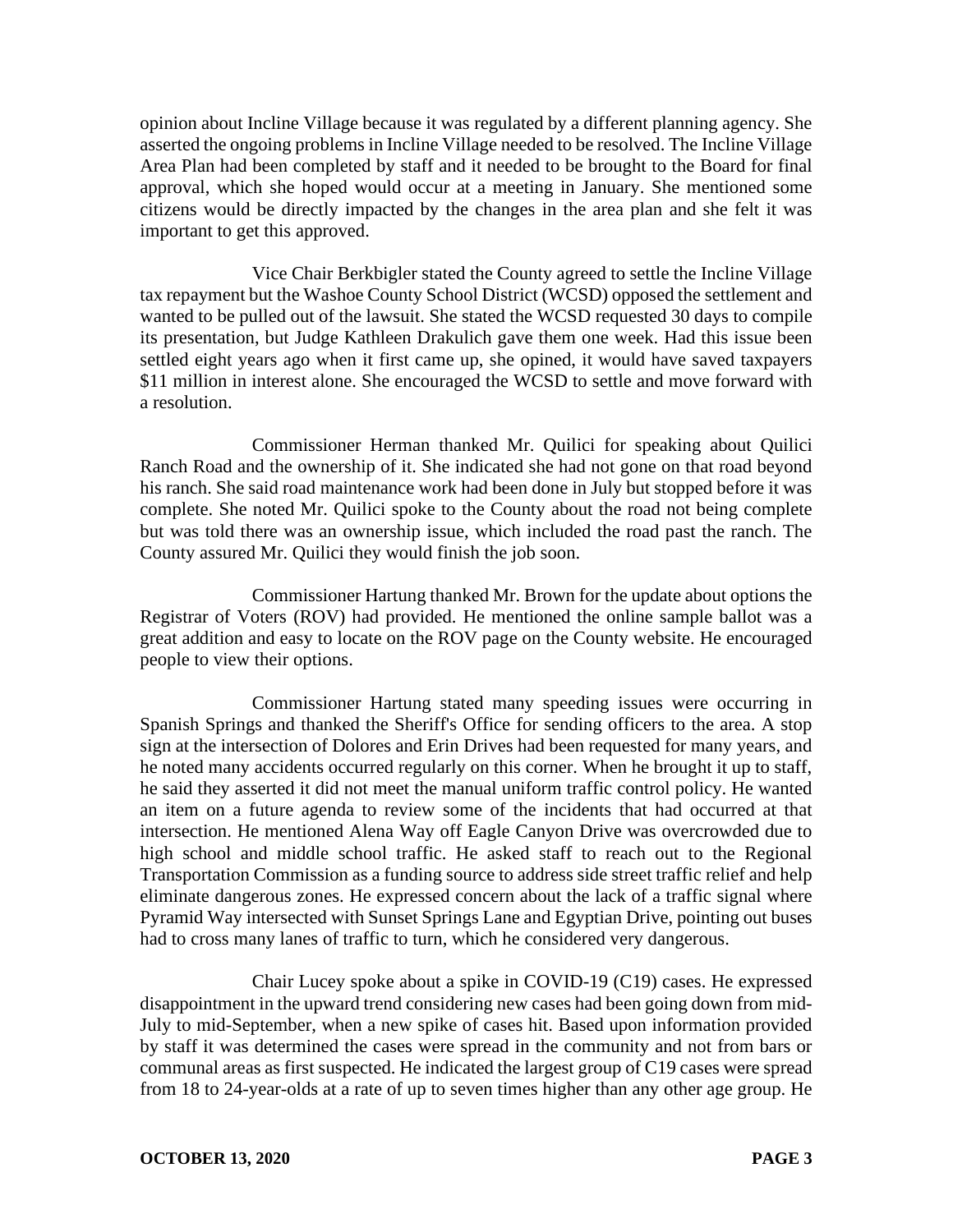pleaded to this group of people to be conscientious about the decisions they were making, especially related to the health and safety of the community. He explained businesses were impacted by the State's directives but the County had worked tirelessly to reopen businesses safely. He asserted this age group needed to behave responsibly, stop large gatherings, and wear masks to protect each other.

Chair Lucey thought there was confusion about Agenda Item 19 related to youth sports. Governor's Directive 034 allowed for competition for youth sports, including practices and games with no spectators. He said parents were concerned that high school sports could not continue, but he stated the County did not have oversight on school sports, only over independent leagues. He indicated the County continued to work with the Nevada Interscholastic Activities Association, which guided school districts regarding high school sports for the entire state. He clarified the youth sports referred to in Agenda Item 19 would be related to independent leagues.

# **CONSENT AGENDA ITEMS** – **5A THROUGH 5G**

- **20-0686 5A** Approval of minutes for the Board of County Commissioners' regular meetings of September 8, 2020 and September 15, 2020. Clerk. (All Commission Districts.)
- **20-0687 5B1** Approve the reclassification of one (1) fully benefitted Pretrial Services Officer III position (position number 70000619) into one (1) new position in the Second Judicial District Court, titled Pretrial Services Manager - Supervision Unit, at pay grade 461. No additional General Fund budget appropriations are being requested. District Court. (All Commission Districts.
- **20-0688 5B2** Approve the reclassification of one (1) part-time fully benefited District Court Deputy Clerk II position (position number 70006675) to a full-time District Court Deputy Clerk II position, at pay grade 407 and reclassification of one (1) full-time fully benefited Court Interpreter position (position number 70000126) to a 21hour per week, part-time benefited position . No additional General Fund budget appropriations are being requested. District Court. (All Commission Districts.)
- **20-0689 5C1** Recommendation to accept a 2020 Nevada State Emergency Response Commission (SERC), Hazardous Materials Emergency Preparedness (HMEP) Fire Shows West grant from the State of Nevada, Division of Emergency Management for [\$1,850.00, no county match required] including funds to be used for non-employee training; Grant Term: Retroactive from September 23, 2020 - October 31, 2020; If approved authorize the County Manager or his designee to sign the grant award documents when received; and authorize the Comptroller's Office to make the appropriate budget amendments. Manager's Office. (All Commission Districts.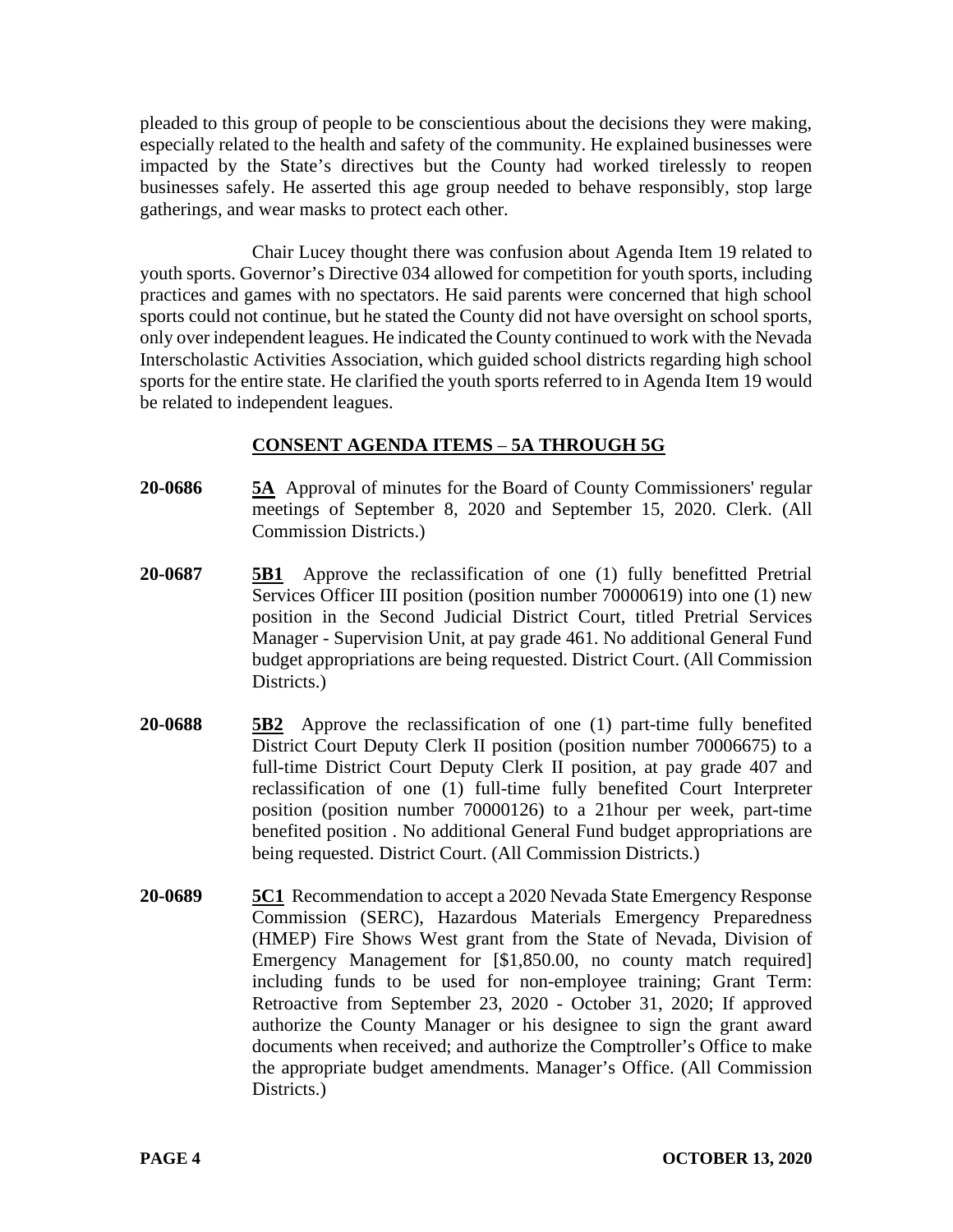- **20-0690 5C2** Recommendation to approve a subgrant of Coronavirus Aid, Relief, and Economic Security Act - Coronavirus Relief Fund [in the amount of \$72,314] for Employee Health Nurses, grant period retroactive from July 1, 2020 through December 30, 2020, and if approved, authorize the County Manager to sign the Washoe County Subgrant Agreement between Washoe County and the Washoe County School District; and approve Resolution necessary for same. Manager's Office. (All Commission Districts.)
- **20-0691 5D** Recommendation to accept the FY 2021 Office of Traffic Safety award from the State of Nevada Department of Public Safety, Office of Traffic Safety [amount not to exceed \$35,000.00, 25% In-Kind county match required] as administered through the State of Nevada Department of Public Safety Office of Traffic Safety, to cover overtime costs related to conducting DUI saturation patrols, for the retroactive grant term of September 10, 2020 through September 30, 2021 and if approved, direct Comptroller's Office to make the necessary budget amendments and authorize Sheriff Balaam to execute grant award documents. Sheriff. (All Commission Districts.)
- **20-0692 5F1** Recommendation to accept a three-month FY21 sub-grant award from the State of Nevada, Department of Health and Human Services, Division of Public and Behavioral Health (DPBH) in the amount of [\$42,111.73; no county match] retroactive from July 1, 2020 to September 30, 2020 to support the position and activities of the Regional Behavioral Health Coordinator; authorize the Director of the Human Services Agency to execute the grant award documents. Human Services Agency. (All Commission Districts.)
- **20-0693 5F2** Recommendation to accept a FY21 Supplemental IV-B1 funding subgrant award from the State of Nevada Department of Health and Human Services, Division of Child and Family Services (DCFS) in the amount of [\$62,500; \$20,833 county match] retroactive from July 1, 2020 to September 30, 2020 to provide for staffing at OUR Place Family Shelter where placement of families for emergency housing will support keeping families together; authorize the Director of the Human Services Agency to execute the subgrant award and related documents; and direct the Comptroller to make necessary budget amendments. Human Services Agency (All Commission Districts.)
- **20-0694 5F3** Recommendation to accept an amendment to the subgrant award from the United Way of Northern Nevada and the Sierra's Emergency Food and Shelter Program that increases the award amount by [\$4,620 for a total award of \$23,100; no match requirement]; retroactive from January 27, 2020 through April 30, 2021 for emergency food assistance; authorize the Director of the Human Services Agency to execute the amendment and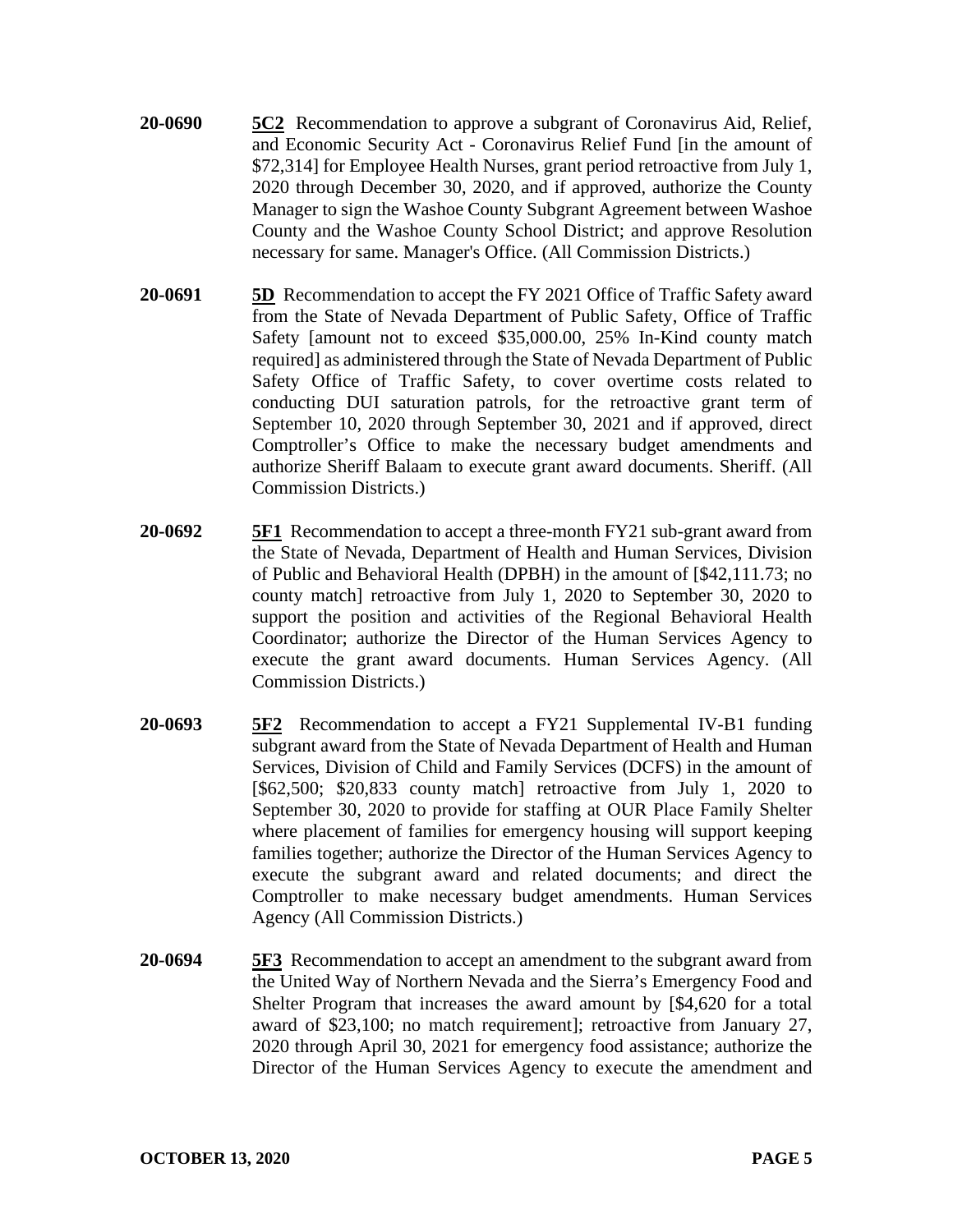related documents; and direct the Comptroller's Office to make necessary budget amendments. Human Services Agency. (All Commission Districts.)

- **20-0695 5F4** Recommendation to accept a sub-grant award from the Nevada Aging and Disability Services Division for the Older Americans Act Title III-E in support of the Adult Day Care program [\$67,721.30; County match of \$10,158]; retroactive from July 1, 2020 through June 30, 2021; authorize the Director of the Human Services Agency to execute the Sub-grant Award and related documents; and direct the Comptroller's Office to make the necessary budget amendments. Human Services Agency. (All Commission Districts.
- **20-0696 5F5** Recommendation to accept a Federal Title IV-B Subpart 2 grant award from the State of Nevada, Division of Child and Family Services in the amount of [\$63,102; \$21,034 county match] for Adoption Promotion services, retroactive to July 1, 2020 through June 30, 2021; retroactively authorize the Director of the Human Services Agency to execute the subgrant award; and direct the Comptroller's Office to make the necessary budget amendments. Human Services Agency. (All Commission Districts.)
- **20-0697 5F6** Recommendation to accept a Federal Title IV-B Subpart 2 grant award from the State of Nevada, Division of Child and Family Services in the amount of [\$46,17; \$15,391 county match] for Family Preservation services, retroactive to July 1, 2020 through June 30, 2021; retroactively authorize the Director of the Human Services Agency to execute the subgrant awards; and direct the Comptroller's Office to make the necessary budget amendments. Human Services Agency. (All Commission Districts.)
- **20-0698 5G** Recommendation to authorize Washoe County Treasurer to auction all delinquent lands held in trust for a total amount not less than the amount of the taxes, costs, penalties and interest legally chargeable against the property with the exception of those parcels listed on Exhibit "A" and approve and execute the Resolution authorizing the Washoe County Treasurer to transfer to other governmental entities, real property held in trust due to property tax delinquencies and other matters properly related thereto. Treasurer. (All Commission Districts.)

There was no public comment on the Consent Agenda Items listed above.

Regarding Agenda Item 5G, Commissioner Herman noted some Montecristo parcels were individually auctioned because of defaults on taxes, and now there were two more. She thought the County should be careful putting these parcels back on the public market for people to purchase. She said the monies received for the properties might not be large, but they helped the County's budget.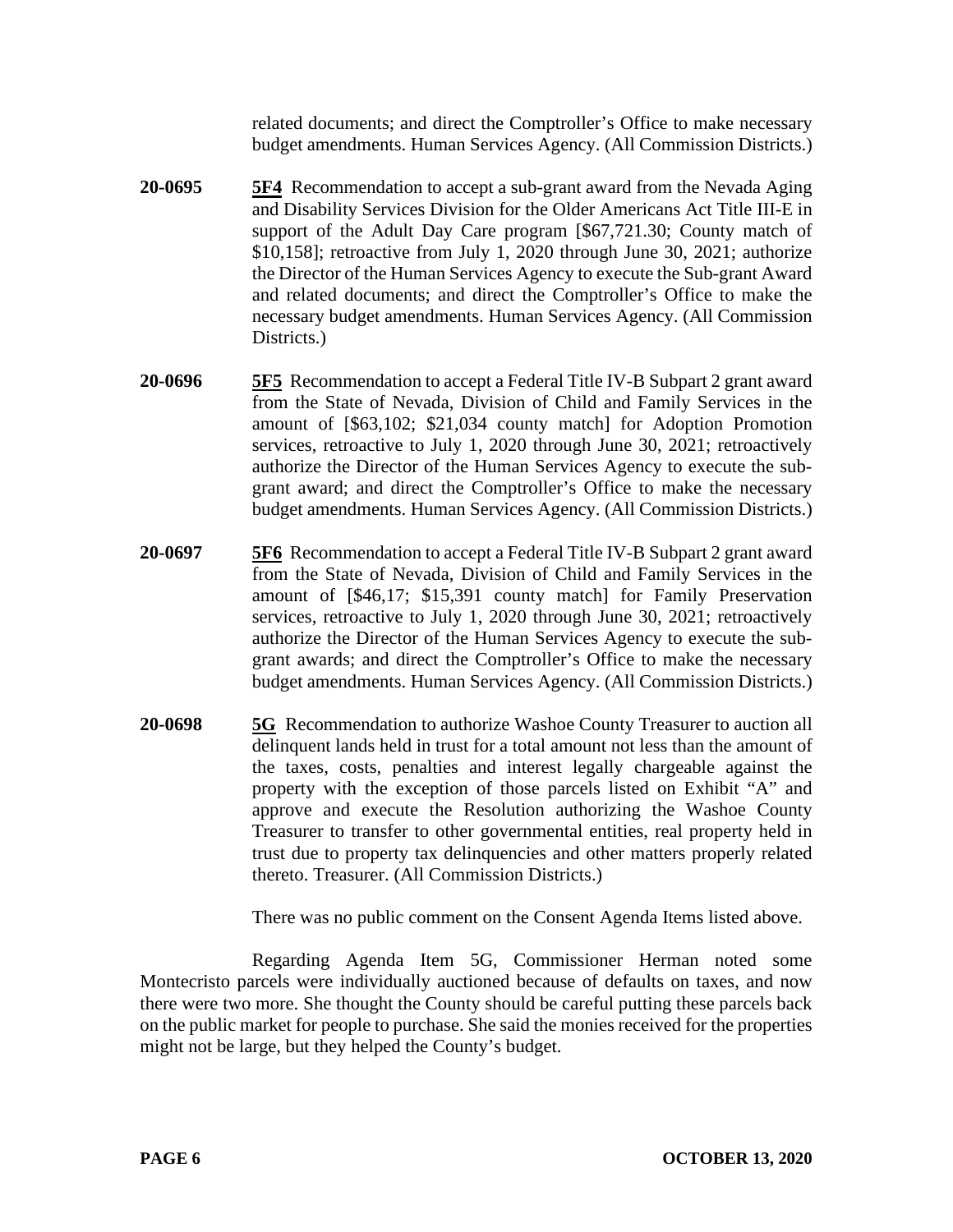On motion by Commissioner Hartung, seconded by Commissioner Herman, which motion duly carried on a 5-0 vote, it was ordered that Consent Agenda Items 5A through 5G be approved. Any and all Resolutions or Interlocal Agreements pertinent to Consent Agenda Items 5A through 5G are attached hereto and made a part of the minutes thereof.

#### **BLOCK VOTE – 8, 10, 11, 12, 14, 15, 16, 17, and 18**

**20-0699 AGENDA ITEM 8** Recommendation to approve budget amendments totaling an increase of [\$500,000.00] in both revenue and expense to the FY21 Coronavirus Relief Fund for SB4 enforcement retroactive to March 1, 2020 through December 30, 2020 and direct the Comptroller's office to make the appropriate budget amendments. Health District. (All Commission Districts.)

There was no response to the call for public comment.

On motion by Vice Chair Berkbigler, seconded by Commissioner Hartung, which motion duly carried on a 5-0 vote, it was ordered that Agenda Item 8 be approved and directed.

**20-0700 AGENDA ITEM 10** Recommendation to approve the FY21 Community Case Managers grant from the State of Nevada Division of Public and Behavioral Health (DPBH) to assist clients with a serious mental illness moving from chronic homelessness into transitional and permanent housing in the amount of [\$240,300; no county match] retroactively from July 1, 2020 through June 30, 2021; authorize the Director of Human Services to execute the grant award documents; and direct the Comptroller's Office to make the necessary budget amendments. Human Services Agency. (All Commission Districts.)

There was no response to the call for public comment.

On motion by Vice Chair Berkbigler, seconded by Commissioner Hartung, which motion duly carried on a 5-0 vote, it was ordered that Agenda Item 10 be approved, authorized, and directed.

**20-0701 AGENDA ITEM 11** Recommendation to accept a COVID-19 Emergency Services Funding (CARES Act) subgrant award from the State of Nevada Aging and Disability Services Division (ADSD) in the amount of [\$208,000; no county match] retroactive from April 1, 2020 to September 30, 2021 to provide paper products for the Home Delivered Meals program; authorize the Director of the Human Services Agency to execute the subgrant award and related documents; and direct the Comptroller's Office to make necessary budget amendments. Human Services Agency. (All Commission Districts.)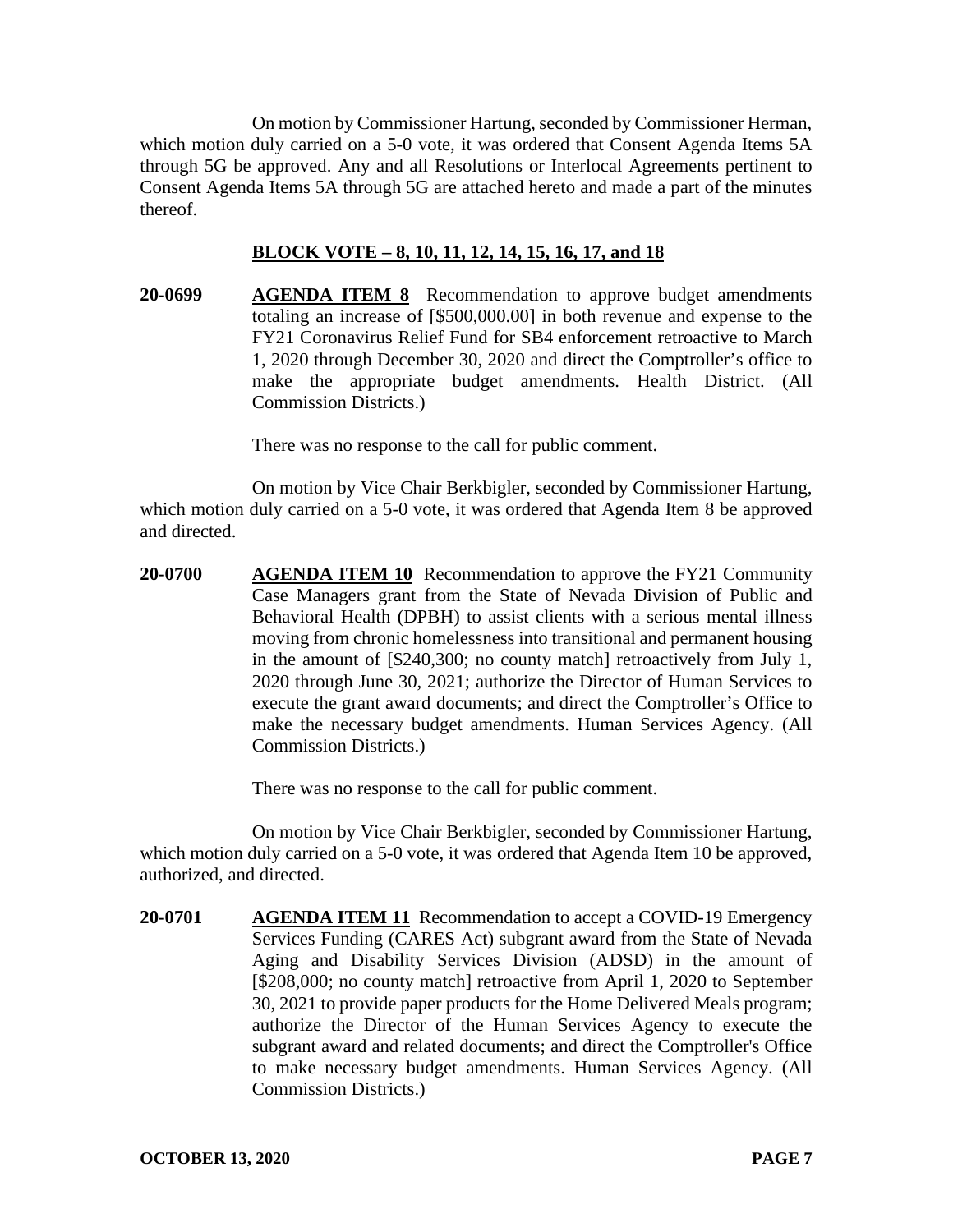There was no response to the call for public comment.

On motion by Vice Chair Berkbigler, seconded by Commissioner Hartung, which motion duly carried on a 5-0 vote, it was ordered that Agenda Item 11 be approved, authorized, and directed.

**20-0702 AGENDA ITEM 12** Recommendation to approve a sole source agreement between Washoe County and Vietnam Veterans of California, Inc. d.b.a. Nation's Finest, in an amount up to [\$150,000] annually; authorize the Purchasing and Contracts Manager to execute the agreement retroactive to October 1, 2020 through September 30, 2021, with the provision for up to two (2), one (1) year extensions at Washoe County's option to be executed at the discretion of the Purchasing and Contracts Manager. Human Services Agency. (All Commission Districts.)

There was no response to the call for public comment.

On motion by Vice Chair Berkbigler, seconded by Commissioner Hartung, which motion duly carried on a 5-0 vote, it was ordered that Agenda Item 12 be approved and authorized.

**20-0703 AGENDA ITEM 14** Recommendation to approve an amended Agreement for Professional Services between Washoe County and the Karma Box Project for work related to the Built For Zero initiative, specifically River Clean Up and Homeless Encampment Data Project [not to exceed \$152,169.60], amended language related to insurance and liability matters and an advance of \$10,000 needed to begin the project, no change to scope or amount; authorize the Purchasing Manager to execute the agreement. Manager's Office. (All Commission Districts.)

There was no response to the call for public comment.

On motion by Vice Chair Berkbigler, seconded by Commissioner Hartung, which motion duly carried on a 5-0 vote, it was ordered that Agenda Item 14 be approved and authorized.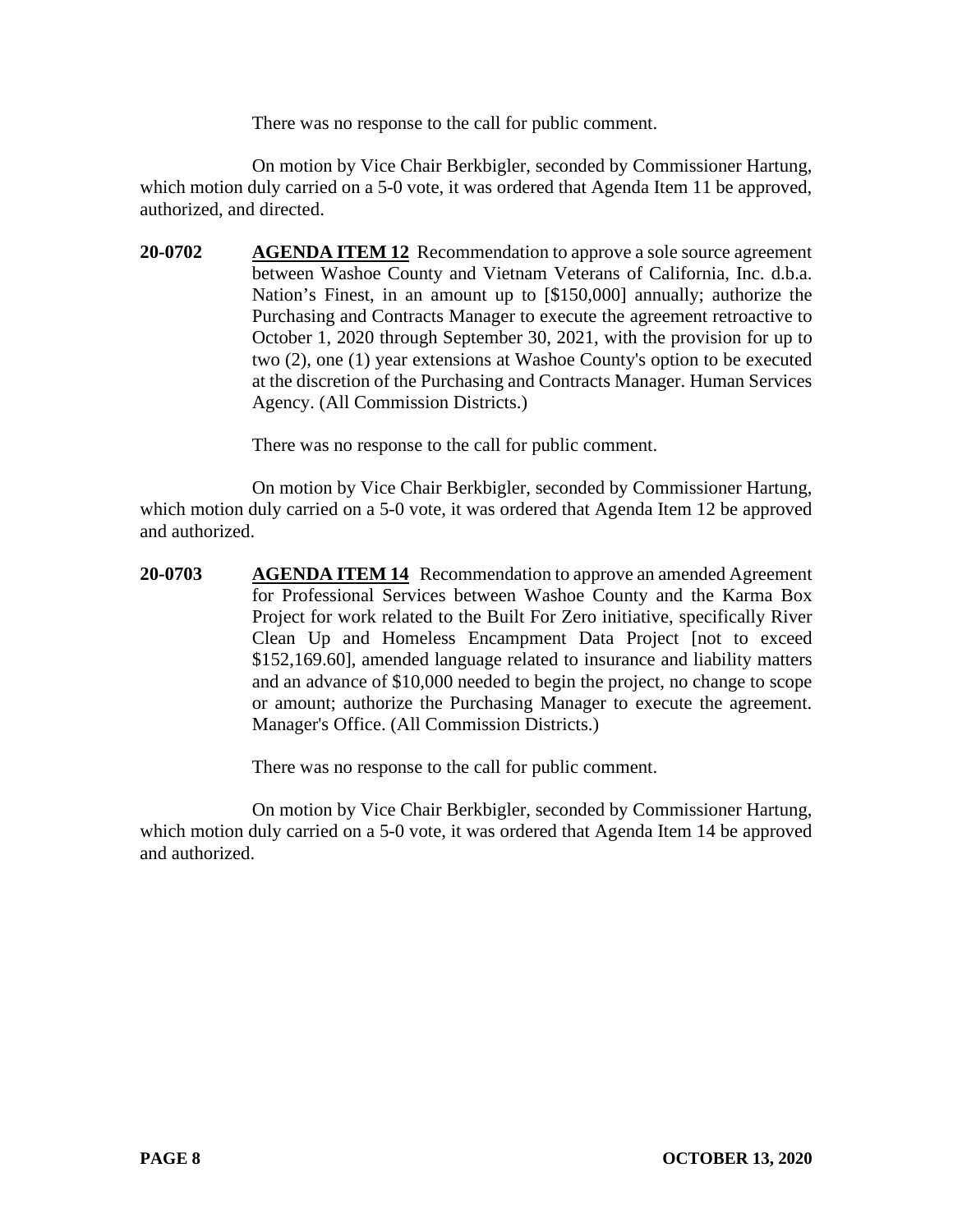**20-0704 AGENDA ITEM 15** Recommendation to approve a 25 year Lease Agreement between Washoe County and the State of Nevada, by and through its Division of State Lands and the State Land Registrar (NDSL) for and on behalf of the Department of Health and Human Services (DHHS), to lease property located at the Northern Nevada Adult Mental Health Services campus, APN 032-050-56 for Washoe County programs that serve Northern Nevada's vulnerable populations; replacing the previous lease entered into on June 11, 2019; Lease Agreement cost is \$576,829.00 per year, for which the County will receive an equivalent credit each year from the State in consideration for work and improvements made by County which total or will total \$14.7 million; maintenance and service related operating costs are approximately \$6,928,768 annually]. Manager's Office. (Commission District 3.)

There was no response to the call for public comment.

Via Zoom, Human Services Agency Director Amber Howell explained that the previous lease for the former NNAMHS campus, now named Our Place, was a 15-year lease that would have ended in 2033 and was tied to specific buildings. Any changes to or addition of buildings would have to go through all boards for approval. She indicated she and Assistant County Manager Kate Thomas had been working with the State for the past eight months to change the lease from being building-specific to a lease for a perimeter of land. She stated this change added two buildings, which would help the homeless population and address overflow issues. The State increased the lease to 25 years, expiring in 2045. She mentioned this would allow them to add a garden and other services within the boundary lines. She asserted this was significant and important to share.

On motion by Vice Chair Berkbigler, seconded by Commissioner Hartung, which motion duly carried on a 5-0 vote, it was ordered that Agenda Item 15 be approved.

**20-0705 AGENDA ITEM 16** Recommendation to approve FY 2020-2021 sole source purchases of desktop computers, laptops, servers, storage, disk backup, printers and associated computer hardware retroactive to July 1, 2020, through joinder with National Association of State Procurement Officers (NASPO) Master Price Agreements for State of Nevada with Dell Inc.; and approve expenditures that will aggregate to exceed [\$100,000] but not to exceed [\$850,654] and will remain within the available Technology Services budget for FY 2020-2021. Technology Services. (All Commission Districts.

There was no response to the call for public comment.

On motion by Vice Chair Berkbigler, seconded by Commissioner Hartung, which motion duly carried on a 5-0 vote, it was ordered that Agenda Item 16 be approved.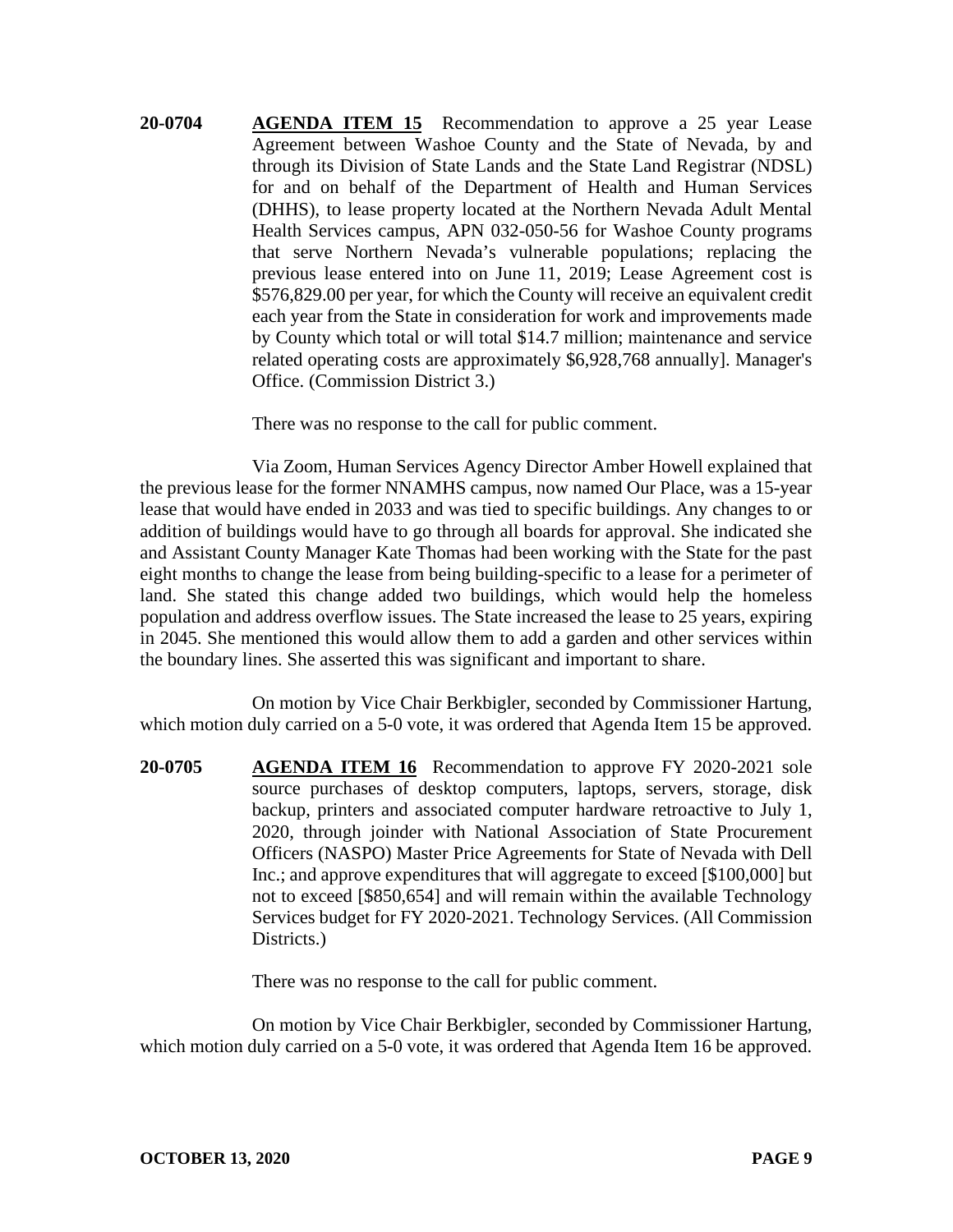**20-0706 AGENDA ITEM 17** Recommendation to approve FY 2020-2021 sole source purchases of hardware, software licenses and software subscriptions (Microsoft Office 365 and Adobe) with CDW-G and SHI International retroactive to July 1, 2020 and approve expenditures that will aggregate to exceed [\$100,000] but not to exceed [\$1,450,000] and will remain within the available Technology Services budget for FY 2020-2021. Technology Services. (All Commission Districts.)

There was no response to the call for public comment.

On motion by Vice Chair Berkbigler, seconded by Commissioner Hartung, which motion duly carried on a 5-0 vote, it was ordered that Agenda Item 17 be approved.

**20-0707 AGENDA ITEM 18** Recommendation to approve amending Washoe County Code (Chapter 20 - Revenue and Taxation - Sales of Tax Delinquent Properties Held by County Treasurer) to match changes to Nevada Revised Statute (NRS) 361.610 as noted, and provide for update to tax sale process and general language. If approved, direct the County Clerk to submit a request to the District Attorney's Office for preparation of proposed ordinances. Treasurer. (All Commission Districts.)

There was no response to the call for public comment.

On motion by Vice Chair Berkbigler, seconded by Commissioner Hartung, which motion duly carried on a 5-0 vote, it was ordered that Agenda Item 18 be approved and directed.

- **10:50 a.m. The Board recessed.**
- **11:00 a.m. The Board reconvened as the Washoe County Liquor and Gaming Board with Sheriff Darin Balaam absent.**
- **20-0708 AGENDA ITEM 6** Possible action to direct County staff on Collection of approximately \$170,805.00 FY20 quarter four AB 104 Gaming Tax and distribution of AB 104 Accounts Receivables to Other Local Governments and Special Districts, and; possible direction to staff on Washoe County Code Chapter 30.390 - License fees; penalties as they relate to issuing of credits and waiving of penalties totaling approximately \$59,000.00 for the period of April 1, 2020 through June 4, 2020; and,

Staff recommends equally dividing the outstanding tax over the remaining two quarters of FY21 and distributing the appropriate share to each of the other ten entities that receive the tax; and,

issuing credits and waiving Washoe County gaming license penalties during the period of April 1, 2020 through June 4, 2020, due to the impacts of COVID-19 on gaming revenue in Washoe County. Community Services. (All Commission Districts.)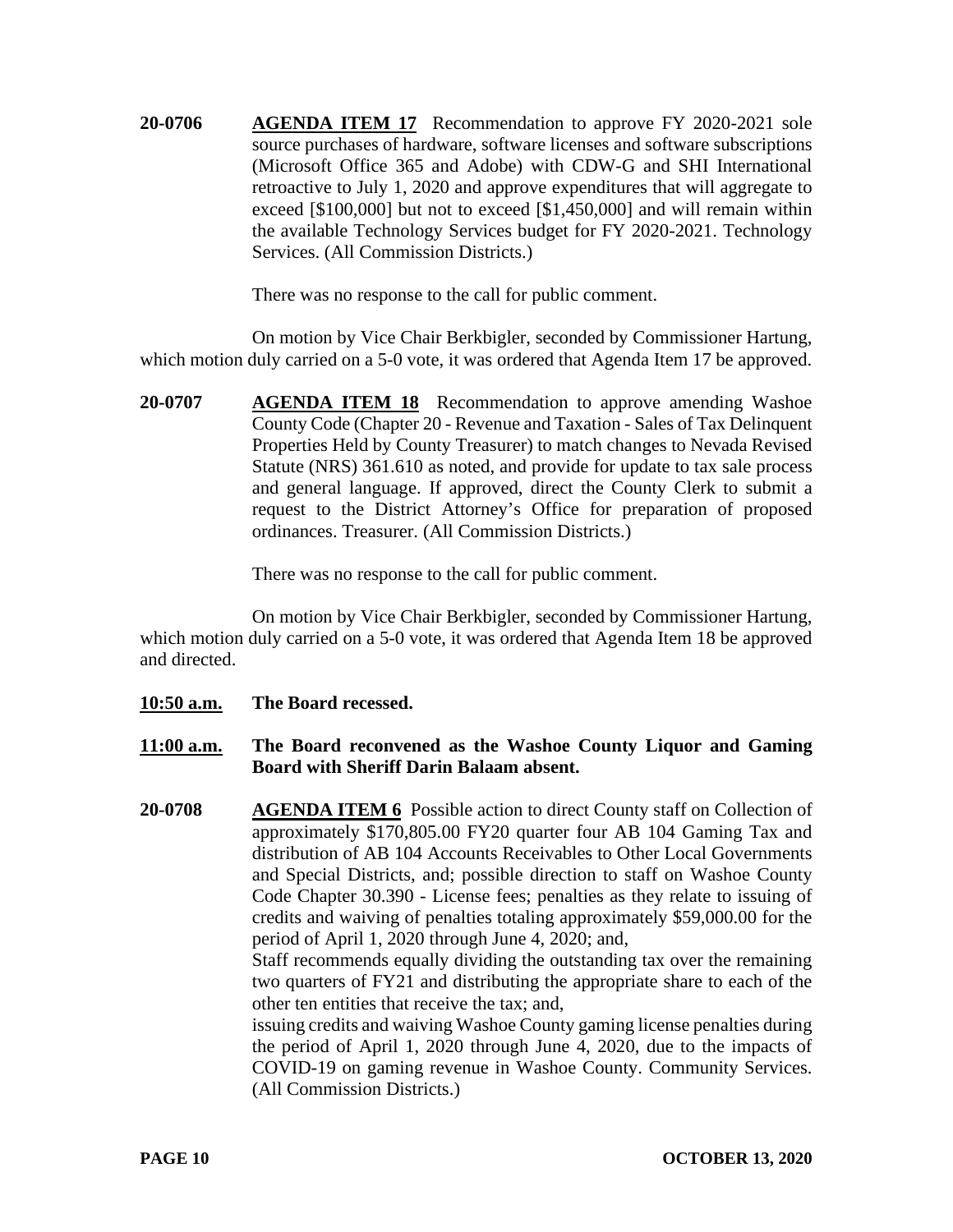Chair Lucey called the meeting to order. He stated he had discussed this issue with Sheriff Darin Balaam although he was unable to attend this meeting.

There was no response to the call for public comment.

Chair Lucey clarified there were two items for approval. Under the emergency directive, all gaming floors and casinos throughout the state were closed in February 2020 and did not reopen until recently. When under that directive, he stated, the County offered to waive penalties for gaming properties. The staff report was provided for clarity and he said action on this item was necessary.

Vice Chair Berkbigler wondered whether there needed to be more than one motion for approval of all items. Chair Lucey said he thought the first two actions could be combined into one motion and the third action as a second motion.

Deputy District Attorney David Watts-Vial advised the Board to be clear with the motion, saying it could be done in two or three motions depending on the desire of the Board.

On motion by Vice Chair Berkbigler, seconded by Commissioner Hartung, which motion duly carried on a 5-0 vote with Sheriff Balaam absent, it was ordered that staff be directed to collect approximately \$170,805.00 in FY20 quarter four AB 104 Gaming Tax and distribute AB 104 Accounts Receivables to Other Local Governments and Special Districts; staff be directed on Washoe County Code Chapter 30.390 – License fees, penalties as they relate to issuing of credits and waiving of penalties totaling approximately \$59,000.00 for the period of April 1, 2020 through June 4, 2020; and the outstanding tax over the remaining two quarters of FY21 be equally divided and distributed to each of the other ten entities that receive the tax.

On motion by Vice Chair Berkbigler, seconded by Commissioner Hartung, which motion duly carried on a 5-0 vote with Sheriff Balaam absent, it was ordered that staff issue credits and waive Washoe County gaming license penalties during the period of April 1, 2020 through June 4, 2020, due to the impacts of COVID-19 on gaming revenue in Washoe County.

# **11:10 a.m. The Board adjourned as the Washoe County Liquor and Gaming Board and reconvened as the Washoe County Board of County Commissioners.**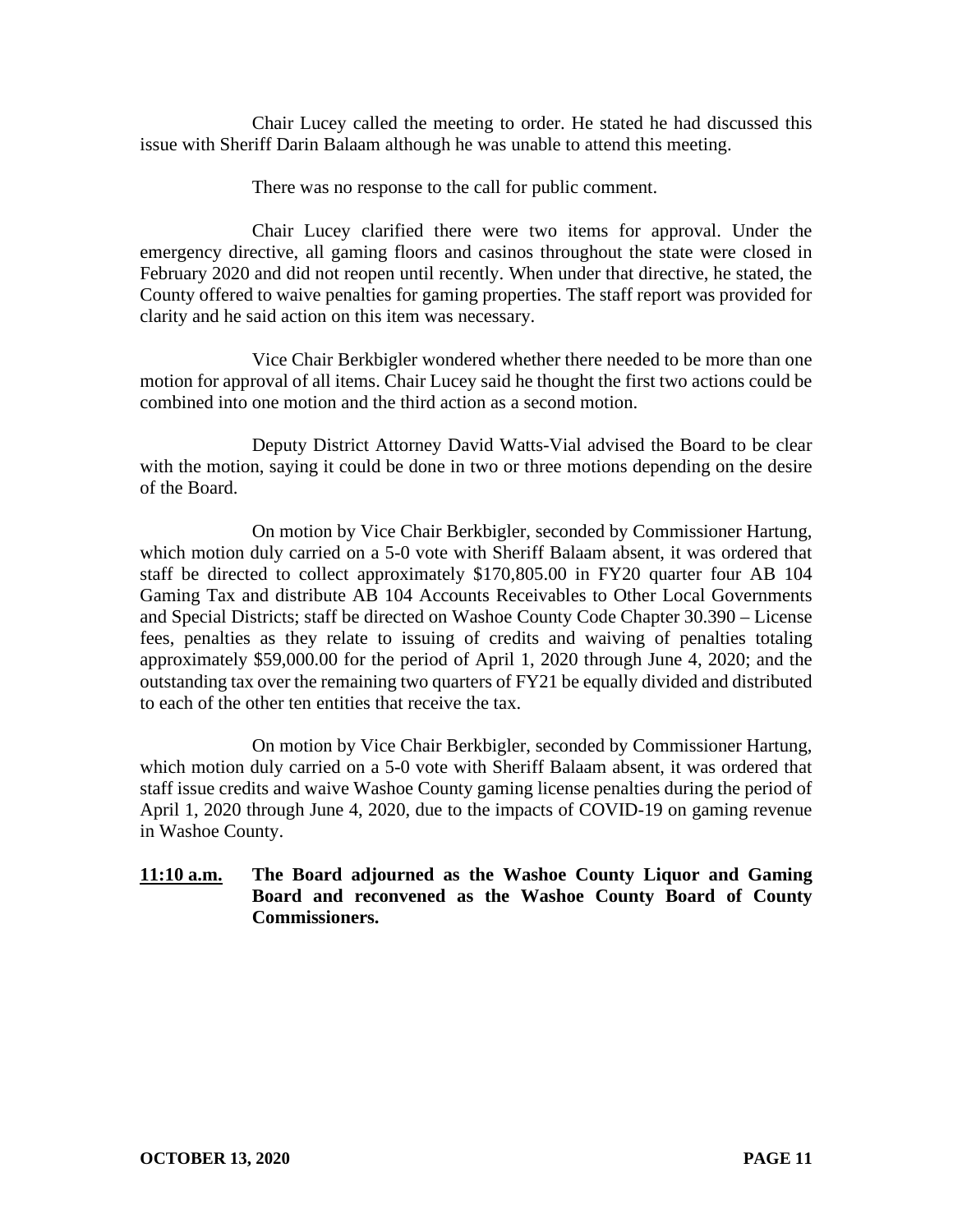**20-0709 AGENDA ITEM 7** Recommendation to approve the appointment of a Washoe County Board of Adjustment applicant to represent Commission District 5 (generally includes the areas of Verdi, North Valleys, Cold Springs, Warm Springs, portions of Sun Valley and all of the High Desert Area Planning Area extending to the Oregon border), to fill a term beginning on November 1, 2020, and ending on June 30, 2024, or until such time as the appointee no longer serves on the Board of Adjustment or a successor is appointed, whichever occurs first. Applicants include: Larry Chesney, Ashlynn S. Ely, Rob Pierce, David L. Salinger, and Vernon S. Waligora. Community Services. (Commission District 5.)

Chair Lucey stated this item would be continued until after the November election. He was notified by Commissioner Herman that Washoe County Code allowed a member to sit on the Board of Adjustment and the Planning Commission, although Mr. Chesney was on the ballot for the Palomino Valley General Improvement District (PVGID). He said Section 110.912.10 prohibited a Board of Adjustment member from holding any other office with the exception of the Planning Commission. Chair Lucey explained Mr. Chesney could be on the Planning Commission and the PVGID, but could not be on the Board of Adjustment as an elected official.

There was no response to the call for public comment. No action was taken on this item.

**20-0710 AGENDA ITEM 9** Recommendation to approve the CY 2021 Health Benefits Program for employees, retirees, and their dependents at an [approximate annual cost of \$59.3 million], and authorize the Director of Human Resources/Labor Relations to execute all insurance contracts and service agreements pertinent to the Health Benefits Program. Human Resources. (All Commission Districts.)

Benefits Manager Ashley Barrington conducted a PowerPoint presentation and reviewed slides with the following titles: Washoe County Health Benefits Program; Renewal Process; Insurance Negotiations Committee; Insurance Negotiations Committee Recommendations; Staff Recommendations; and Washoe County Health Benefits Program.

Commissioner Hartung asked about open enrollment dates and wondered whether employees could make changes to their health plan at that time. Ms. Barrington stated open enrollment would be November 2 through December 4, and new benefits would start on January 1, 2021. She confirmed open enrollment was the time for employees to select the insurance plan that best met their individual needs.

Commissioner Hartung said he was uncomfortable with the fact that people did not have access to the Northern Nevada Medical Center as they did with the current plan. Ms. Barrington confirmed that was correct. Commissioner Hartung stated he understood prices increased annually but wondered whether Prominence Health was given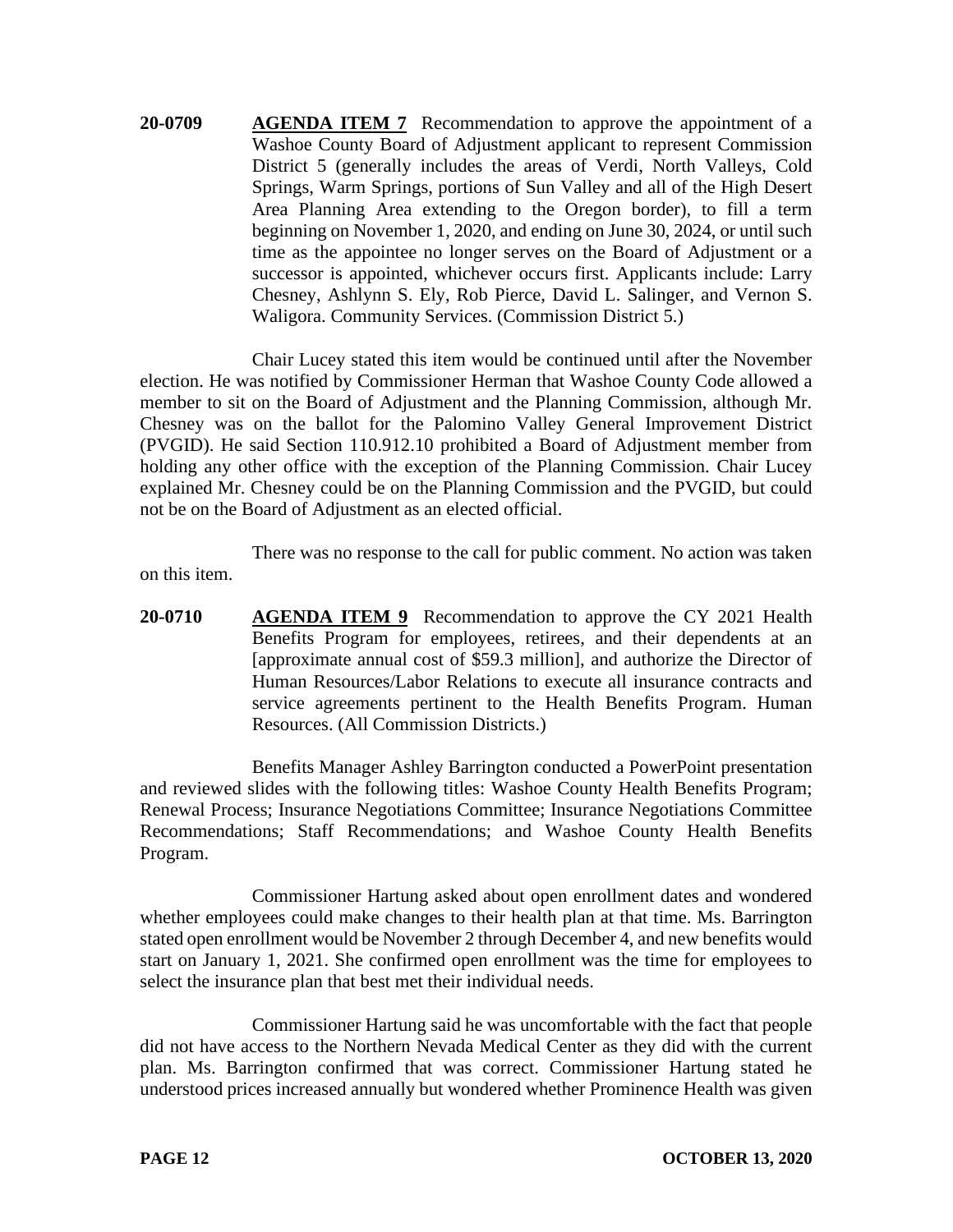the opportunity to bid on the preferred provider organization (PPO) and high deductible health (HDH) plans. Ms. Barrington explained Prominence Health was a fully-insured commercial plan, a product the County purchased. She said the County currently utilized the sister company CDS Health to administer one of the PPO plans and one HDH plan. She said CDS Health was under the Universal Health System umbrella.

Chair Lucey asked whether the Insurance Negotiations Committee (INC) voted on these recommendations. Ms. Barrington confirmed they did and the vote was unanimous.

Chair Lucey wondered whether it was still required for new employees to take the high deductible option. Ms. Barrington stated it was in the bargaining agreement for new employee to be on the HDHP for two full plan years. After two years, Ms. Barrington responded to Chair Lucey's questions, employees were given the option to change plans; it was not negotiated to increase the contribution to the health savings account provided to employees with the HDH.

Commissioner Hartung asked about the process if the Board did not approve the recommendations. Ms. Barrington stated staff would gather direction from the Board and bring that information back to the INC to reconvene for an arbitration process, and there would be a delay in open enrollment.

There was no response to the call for public comment.

On motion by Vice Chair Berkbigler, seconded by Commissioner Hartung, which motion duly carried on a 5-0 vote, it was ordered that Agenda Item 9 be approved and authorized.

**20-0711 AGENDA ITEM 13** Recommendation to adopt an ordinance authorizing the issuance of the "Washoe County, Nevada, General Obligation (Limited Tax) Refunding Bonds (Additionally Secured by Pledged Revenues), Series 2020B" in the maximum principal amount of \$9,800,000, for the purpose of refunding certain outstanding bonds secured by consolidated tax pledged revenues; providing the form, terms and conditions of the bonds and other details in connection therewith; and adopting this ordinance as if an emergency now exists. Manager's Office. (All Commission Districts.)

Chair Lucey stated this was also completed the previous year and would result in significant savings for the County.

Derek Sonderfan, Deputy County Clerk, read the item and indicated this would be Bill No. 1847 and Ordinance 1657 if approved.

There was no response to the call for public comment.

On motion by Commissioner Hartung, seconded by Vice Chair Berkbigler, which motion duly carried on a 5-0 vote, it was ordered that Agenda Item 13 be adopted.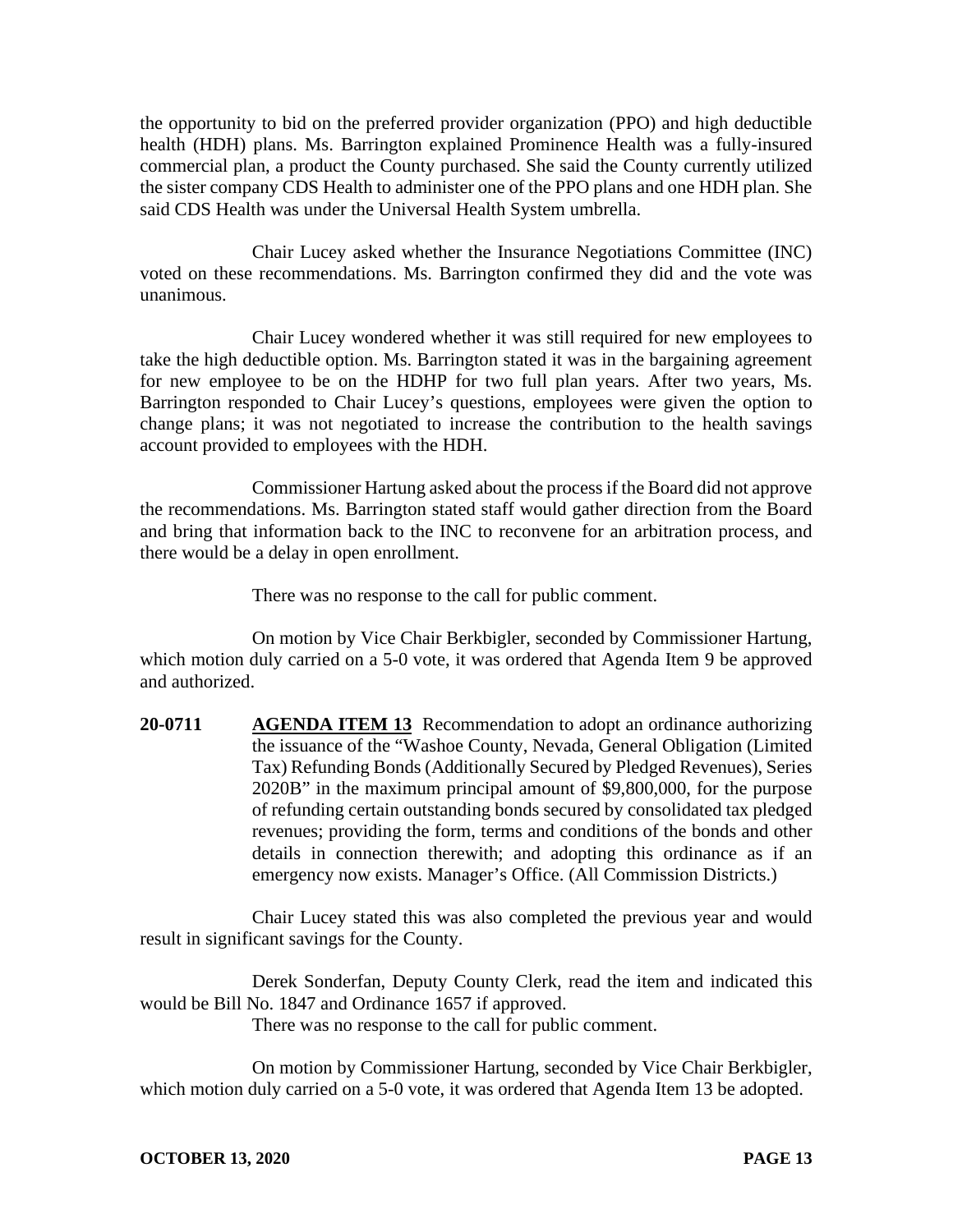**20-0712 AGENDA ITEM 19** Review of County actions and discussion and possible direction to staff or other action related to: Declaration of Emergency Directive 33 as issued by the Governor of the State of Nevada on September 30, 2020, which requires all businesses and venues subject to capacity limitations to post signs at public entrances identifying capacities; and describes the opening, operational requirements, and limits on facility capacity and attendance for: houses of worship; public gatherings of 250 or less or 50% of fire code capacity; non-retail indoor and outdoor venues; live entertainment events including sports with fixed seating capacity of 2,500 or greater; live entertainment events including sports with fixed seating capacity of 2,500 or less; restaurants, food establishments, breweries, distilleries, and wineries; classrooms and instructional areas at trade schools, and technical schools; museums, art galleries, zoos, and aquariums; playgrounds and equipment; showings and open houses of single family and multi-family residences currently occupied and on the market for sale; and other items related thereto.

and

Declaration of Emergency Directive 34 as issued by the Governor of the State of Nevada on October 2, 2020, which provides for, without limitation: the resumption of and operational requirements and limits on youth and non-professional adult organized minimal-contact and non-contact sporting activities; full-contact sports only on a limited basis for athletic conditioning, drills, and practices; gathering restrictions, social distancing and facial covering requirements for participants and spectators as described in Directive 033 and 024 for sporting events operating pursuant to this Directive; requirement of a Preparedness and Safety Plan that conforms to guidelines for leagues and associations beginning competition, games, matches, or league play or facilities and venues intending to host games, matches, leagues, or tournaments; encouraging individual teams to adopt a Preparedness and Safety Plan; and other items related thereto.

Direction to staff may include, without limitation, direction to return with recommendations on enforcement, drafting of ordinances, or updates on County actions taken to enforce the provisions of Directives 033 or 034. Manager's Office. (All Commission Districts.)

Chair Lucey thought there was confusion about Governor Steve Sisolak's Directive 033 related to large gatherings. He stated this directive could assist with conventions and events in the community because a significant portion of Nevada's business relied on tourism and gaming. He said County Manager Eric Brown had been working with the State to get some clarification on this directive. Chair Lucey explained the maximum for gatherings was increased from 50 to 250 people without submitting a plan for approval. There was guidance for private gatherings to be restricted to 25 people. He asserted he did not know how to enforce limits with individuals, which was a discussion he wanted to have with the Commissioners. It was the responsibility of the County to enforce these directives and he indicated he and Mr. Brown had many conversations about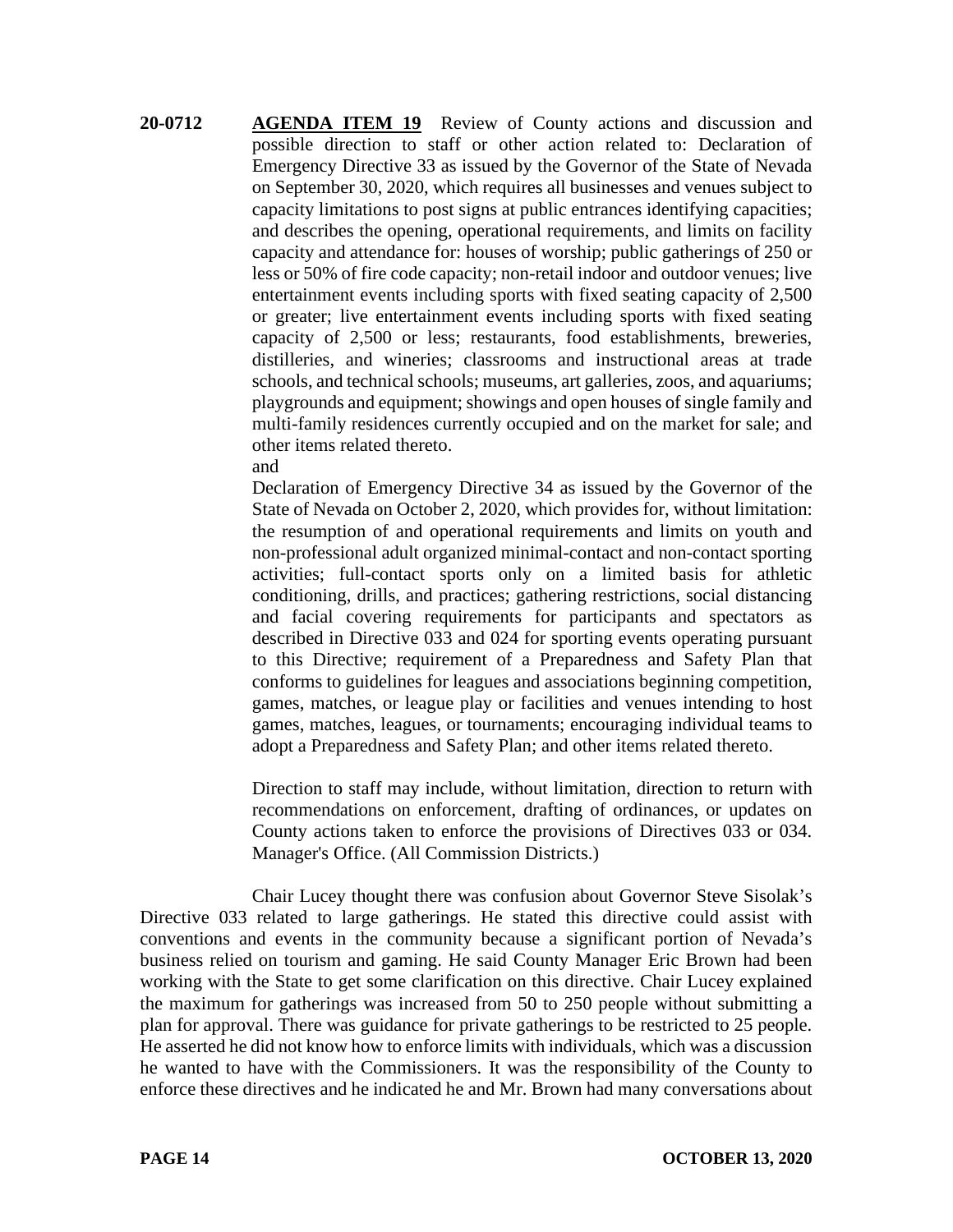this issue. They were seeking direction from the Board to determine processes to move forward.

Commissioner Hartung wondered whether Wild Island was still open. Mr. Brown stated he believed they were. Commissioner Hartung thought they had not been limited to 250 people, but Mr. Brown was unable to answer that question. Commissioner Hartung asserted Aces Stadium was limited to 250 people and he thought the stadium could present a plan to reopen utilizing modest seating. He did not believe there were major spreads of COVID-19 (C19) at Wild Island. He was curious how to approach this situation. Mr. Brown stated discussions with various State agencies had taken place over the last several days about the need for consistency in managing the processes for plan reviews and allowing businesses to open. He stated the Health District was currently in discussions with Aces Stadium and the representatives who attended the game the previous week were impressed with what they witnessed regarding the 250-person seating plan. He asserted they were confident they could work through a plan to expand seating for future games. He mentioned this was a result of the good plan presented by the representatives of Aces Stadium. The plan would be reviewed by the Health District and appropriate State agencies. He noted the goal going forward was to convey to businesses or groups where to submit plans and reasonable timelines for agencies to review the plans. He thought the timeline would be 5 to 10 business days. He stated businesses with the capability to apply who chose not to were not being punished.

Chair Lucey stated plan approval was required through the Health District first. He noted there were sample plans on the Nevada Health Response website, although where the plan went from there was not fully clear. He stated they were working to identify a clear path for properties in each district to navigate through the process. He mentioned people expressed concern about not being able to submit a permit until October 24, but he indicated this was not the case for gatherings, where plans could already be submitted; tournaments and competitions with mass gatherings were required to wait until October 24 to submit. With large gatherings, he said, either 50 percent of fire capacity or 250 people were allowed, whichever was less. He explained a space that normally allowed 400 people would be limited to 200 people. He noted the Manager's Office and the Health District had more details about plans available to the public.

Chair Lucey brought up youth sports under Directive 034, stating there were many issues needing enforcement because these events took place on County properties. Under this directive, public adult and youth leagues could resume if social distancing requirements were met. He explained tournaments could not resume until October 24 and would be required to have an approved plan in place. He noted full contact sports were not included in this directive and were not allowed to resume. He wanted to get children back playing sports but the C19 curve needed to be flattened and the County had to stay within 7-day average requirements. He wondered how to get park rangers to enforce required guidelines if that was the direction the Board wanted to go.

Commissioner Hartung stated he wanted consistency. When C19 first came about, he said, acceptable methodologies could be used and applied to business that had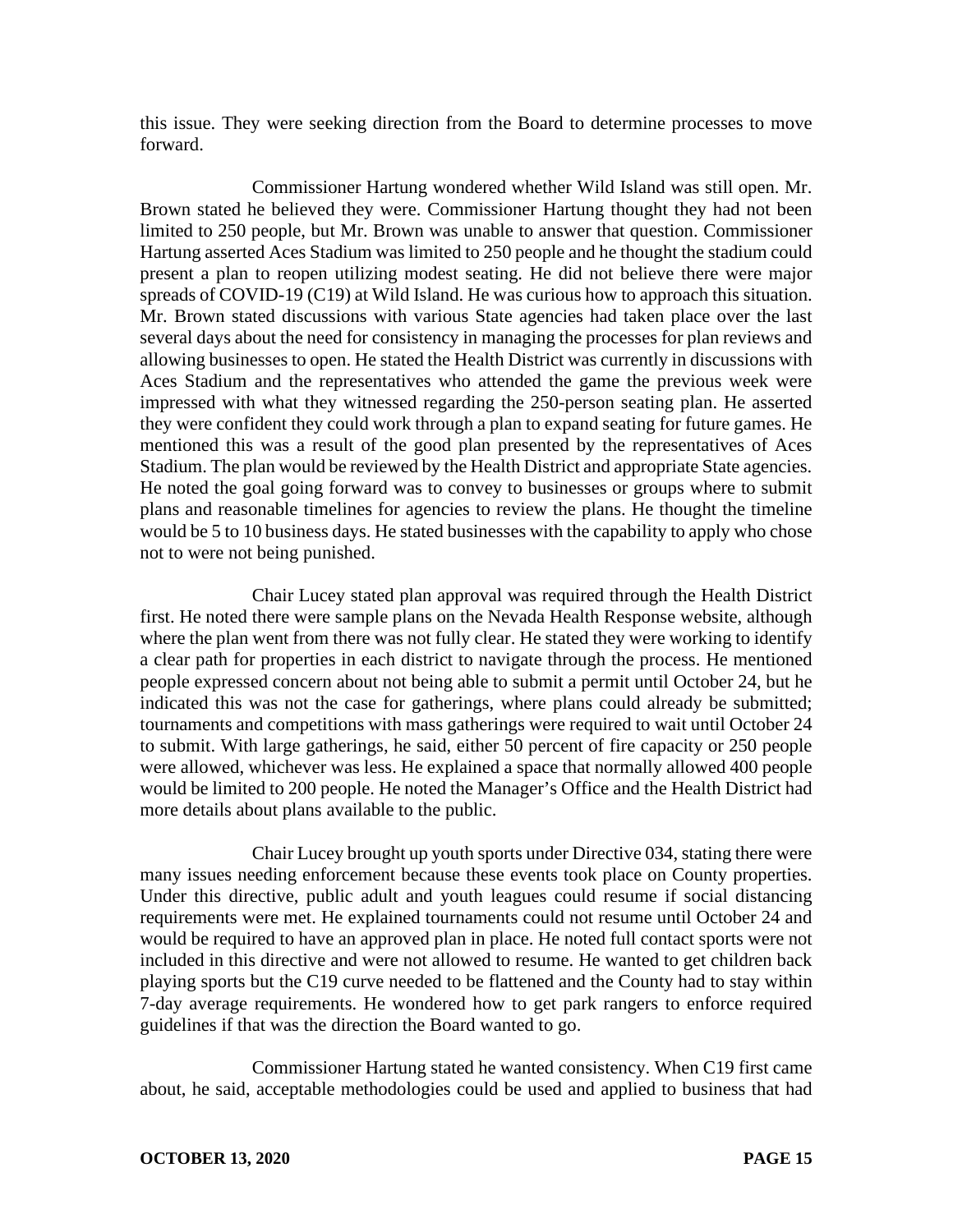been closed. He thought risk assessments could be utilized with businesses being put into five different categories based on the amount of client contact. He wondered who would enforce the guidelines and what penalties would be imposed. He explained the Health District was charged with the decisions and the Board of County Commissioners had not been able to make decisions. He wanted to see consistency and clear guidelines that everyone could understand.

Vice Chair Berkbigler also expressed concern about penalties for noncompliance and wondered who the issuing party would be. She understood the County could impose more aggressive restrictions but did not have the authority to lessen the restrictions the Governor mandated. She stated she was not concerned about gaming and the Aces Stadium because they were working with the Health District to stay within the guidelines, but she was concerned about youth sports being played in County parks.

Chair Lucey said he did not know those answers, which was the reason this was brought to the Board for direction. He thought it would place rangers in an awkward position to be the enforcers and issue penalties. He asserted there were many travel sports teams in the area that could decide to travel to other areas to compete, running the risk of contracting C19 and bringing it back to the County. He noted the area was seeing C19 spikes in 18 to 24-year-old people and he did not want to see that spread to a younger group of children. He explained this was not just a plea to get sports back for kids, but it would jeopardize the future of businesses if the 7-day average was not flattened. He wanted the Board to play a role in establishing appropriate restrictions for events.

Commissioner Herman expressed frustration that people were losing their choice of freedom and the economy was being damaged. She opined so much time was spent managing all the different areas, but she felt decision makers had lost sight that this was America. She noted people wanted to go back to work but their work was no longer there. She stated people who had been in their homes for months were being treated for mental illness. Social people were having the hardest time dealing with the isolation but everyone was different. She thought people needed to starting thinking about the future. She spoke about businesses in Virginia City who were fighting to stay open, noting some were gone forever. She asserted businesses closing affected the County tax base.

Chair Lucey agreed with Commissioner Herman and said they were in a situation where they had to pick, and it was not fair to the public. He stated it was the freedom of the people to choose to go to work and to own businesses. However, he thought the effects of closing due to C19 had been impactful to the mental health of the community and businesses. He stated the County did not have the authority and it was the time to plead with the State and the Health District on account of these significant impacts. When this was discussed, the State asked the County to enforce these directives. He was concerned it would continue to perpetuate a problem that not all believed in. He expressed frustration about the situation. Of the 500,000 people who lived in the County, there were 1,200 active cases, which was less than .2 percent of the community. He noted numbers were always about hospitalizations and the availability of hospital beds. He thought they were getting so overwhelmed with testing and taking necessary precautions until the curve flattened that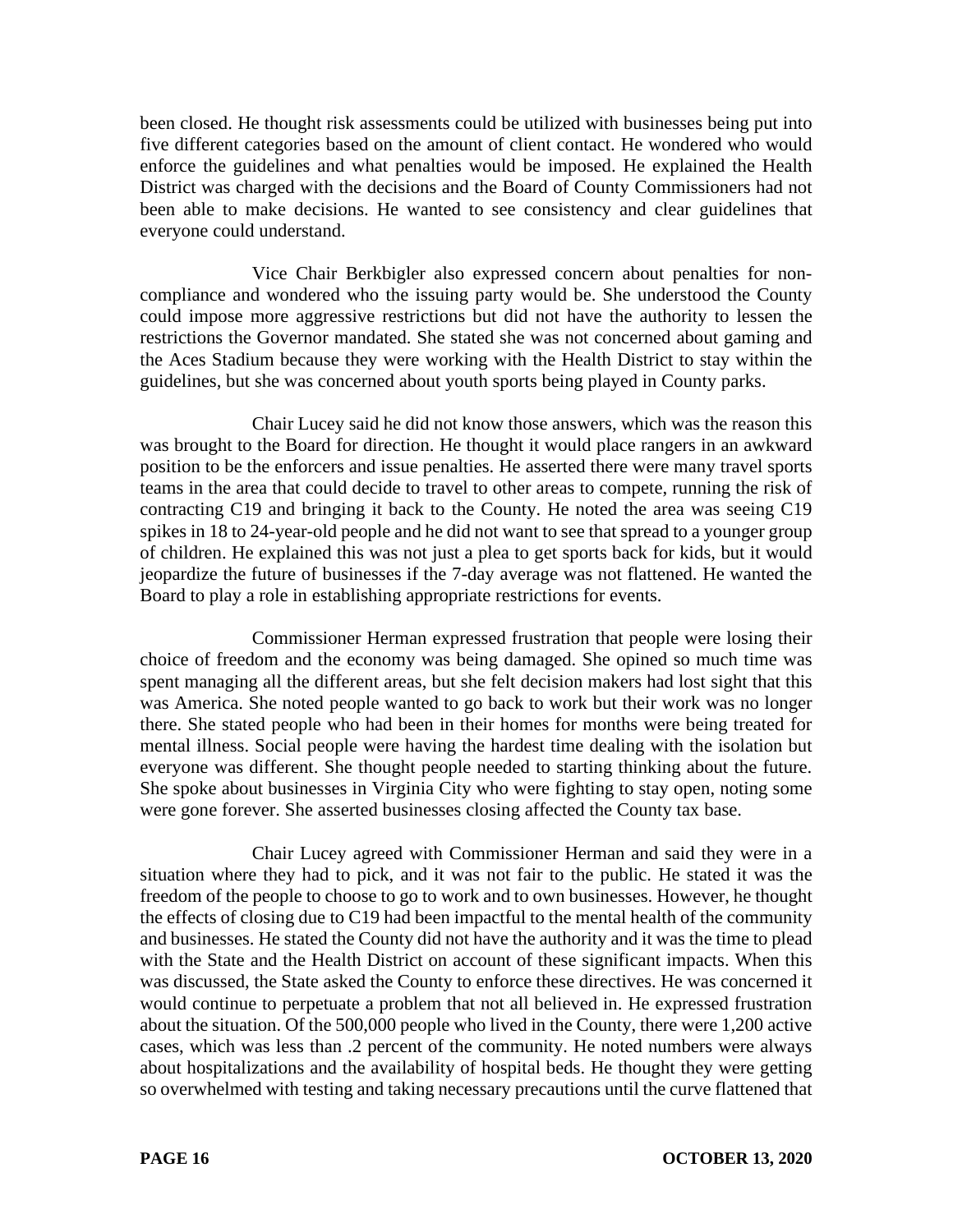it was hard to keep sight of the issues. He thought the Local Empowerment Advisory Panel had been dissolved and the discussions they had handled were now being handled by the C19 task force led by Response Director Caleb Cage. Chair Lucey said the County had representation from the Nevada Association of Counties. He stated there needed to be equity and consistency, and he was annoyed there were no answers for the constituents in his district. He did not want to make enemies with the State, even though he did not agree with all the directives.

Commissioner Hartung asked whether youth sport leagues had been contacted about submitting plans and handling the requirements of the directives. Chair Lucey stated some sports, such as Little League of Northern Nevada and Great Basin Soccer, had submitted plans and were approved to play. He indicated others were confused about the process and how to submit a plan. The goal with this item was to provide clarity to the public about these directives.

Commissioner Hartung wondered whether the County had the ability to assist sport teams with plans. Mr. Brown stated yes but in a limited capacity, noting it had only been about 10 days since this process was released. He said this was a helpful discussion, and he did sense an opportunity to develop the future as wanted in northern Nevada. He explained the County was at a point where youth sports should reconvene and a template of what needed to be done in each situation should be provided. He stated it had only been a few days since these conversations started and he believed he knew what the Board was looking for, although he did not know how long it would take to get there. He pointed out the implementation of Senate Bill 4 required that the Health District complete inspections of casinos and resorts, including room inspections. This was a significant task that provided an additional burden on the Health District, who was already performing contact tracing on a number of active cases. He indicated local jurisdictions were considering other resources that could review submitted plans so they would be completed in a timely and consistent manner. He feared the Health District would not be able to manage all the duties they had been tasked with.

Mr. Brown said the Incident Management Team stood up an enforcement branch the previous week, and Alex Woodley, Assistant Director of Neighborhood Services from the City of Reno, was working with Business Network International and Gaming and Control to ensure the checklist for approval was understood and consistent. Inspectors from the Occupational Health and Safety Administration might look for different issues in restaurants and bars than an enforcement inspector, and it could be confusing to businesses what type of inspection was being performed. He stated those were the items they were trying to work through. He expressed the importance of the Board's feedback.

Commissioner Hartung thought it was about consistency. He brought up that a bar with pinball machines was not allowed open while bars with no gaming devices could. He expressed frustration about businesses that could have stayed open the entire time by using consistent methodologies. He asserted the idea of providing a template would assist with consistencies from one sport to another. Parents had the option to allow their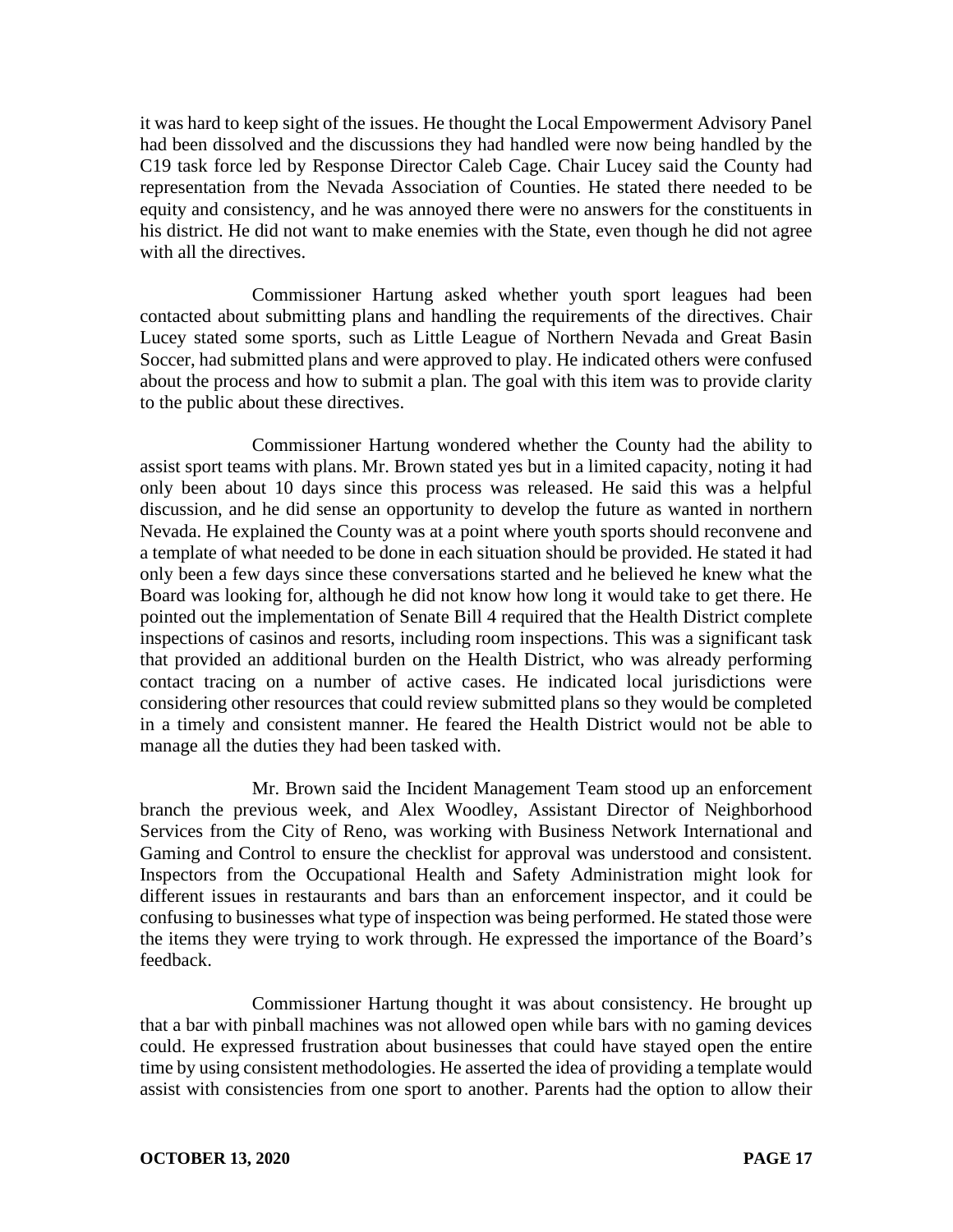children to play or not based on their comfort with the guidelines. He opined it made no sense to close golf courses across the state.

Vice Chair Berkbigler agreed with the ideas presented but thought a significant portion of the guidelines needed to be county-specific instead of statewide. The issues in Washoe County were vastly different than those in Ely and she opined each county should be allowed to direct more of the guidelines based on need. She said constituents believed the County had control of closures but most of the guidelines were out of their control. She stated visitor rooms in gaming properties were required to be inspected to ensure cleanliness, but no one was inspecting short-term rentals (STRs) and small motels. She opined the County could not protect visitors with inconsistent guidelines.

Chair Lucey stated staff from the Health District was inspecting properties, which allowed less staff time to review plans. He agreed consistency was a massive issue. According to the State demographer, 478,155 people currently lived in Washoe County with an additional 5 to 10 percent visiting on any given day. He opined the data was skewed because people were in and out of the County without being counted. Washoe County was considered a red risk county because of exceeding the threshold in two of the criteria. He said .2 percent of the population had active C19 cases and 6 percent of those were in the hospital. He compared it to finding a needle in haystack and added not everyone was getting tested.

Commissioner Jung understood the frustrations about the data gathered but did not believe this was the time to abandon it. She agreed there needed to be consistency and simplicity or people would not conform. She cautioned against being too complacent because the University of Nevada, Reno and Truckee Meadows Community College were the demographic with the highest spread, and they were still holding classes. She understood the personal risks people wanted to take with their own liberties, but her personal liberty was to not get killed from this virus. She thought conversations should take place with elected officials from the State about the County's lack of authority.

Commissioner Jung said STRs in Incline Village were a nightmare because Washoe County was the only county around the lake with no policy for them. Due to a lack of policy about STRs, Washoe County was unable to impose restrictions or close them.

Commissioner Jung opined the issues currently happening in the County needed to be under control. She stated she knew more elected officials that had traveled out of state than had entered the state. She had not analyzed all the data, but she knew the area-specific data about younger people thinking they would not get C19, spread it to others, or actually die from the virus. She trusted the County Manager to come back with solutions and continue to lobby that Washoe County was very different than Clark County. She opined people were frustrated and wanted consistency.

Commissioner Herman told a story about getting diphtheria when she was little, being quarantined, and fighting the illness. She thought people who were sick should be quarantined, not people who were well.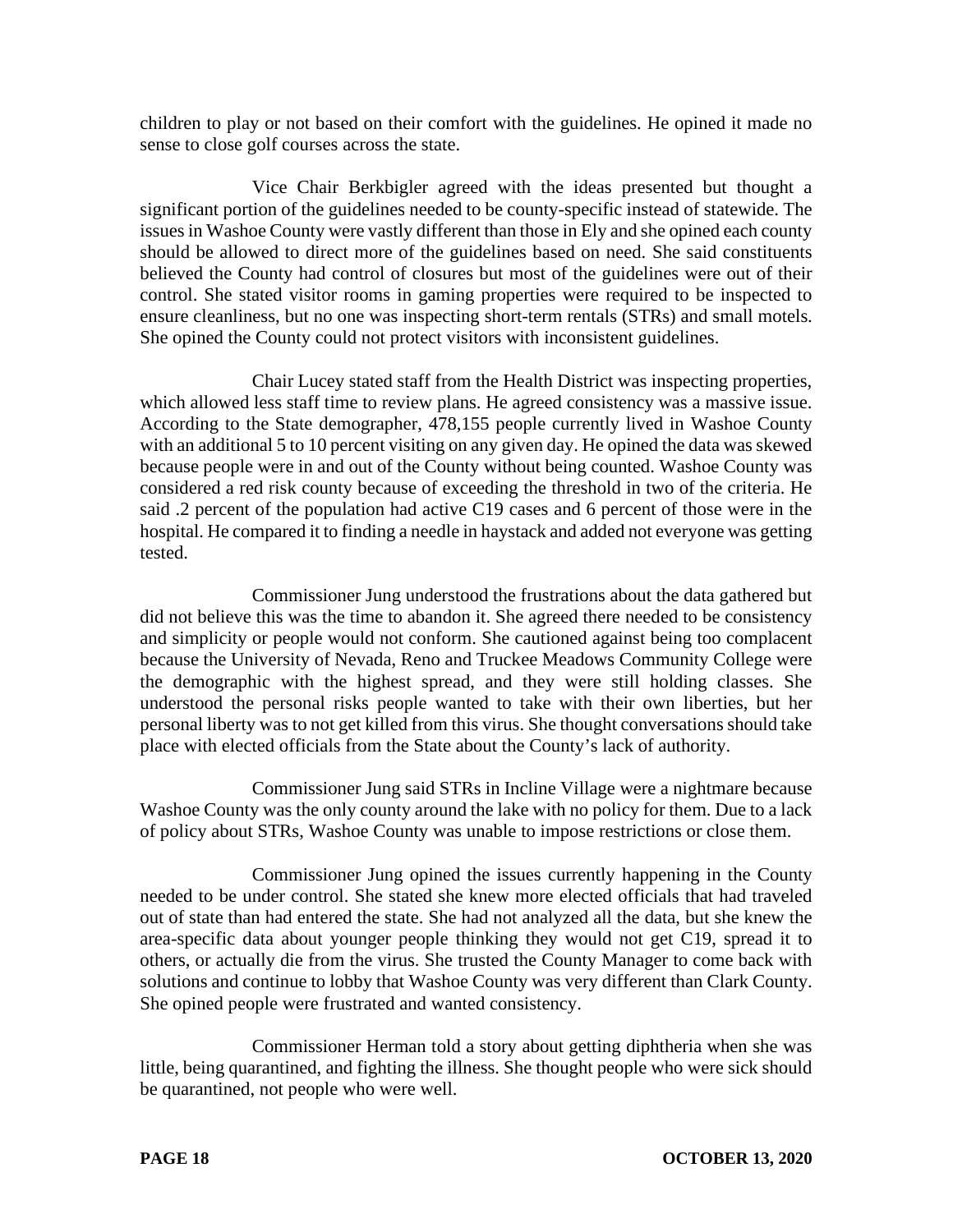On the call for public comment, an email from John and Sandy Scheiner was read in the Chambers. They expressed frustration about their children not being able to play school sports. They explained they had three sons, one in high school with a dream of getting a college scholarship playing baseball, and two in middle school. They did not understand the reasoning behind allowing gatherings of 250 people but not allowing children to play sports. They wanted the Board to lift the restrictions related to school sports. They wrote that 45 states allowed children to play school sports, but Nevada was not one of them. Children were becoming depressed and unmotivated, they thought, and this made the State government look pathetic and controlling.

In response, Chair Lucey said high school sports were allowed under Directive 28, Section 7 to continue with the Governor's approval; however, they were sanctioned by the Nevada Interscholastic Activities Association (NIAA). He encouraged the Scheiners to reach out to the Washoe County School District and the NIAA because he agreed kids needed sports back.

### **PUBLIC HEARINGS**

**20-0713 AGENDA ITEM 20** Introduction and first reading of an ordinance amending Chapter 50 of the Washoe County Code (Public Peace, Safety and Morals), amending section 50.096 – Greater Truckee Meadows and Environs: Congested Area, by excluding APN: 087-021-20 from the definition of congested area; to update the congested areas and associated maps; and providing for other matters properly relating thereto; and if supported, set the public hearing for second reading and adoption for October 27, 2020. Manager's Office. (Commission District 5.)

The Chair opened the public hearing by calling on anyone wishing to speak for or against introduction of this item.

Derek Sonderfan, Deputy County Clerk, read the title for Bill No. 1848.

On the call for public comment, Mr. Kenji Otto stated he supported this item because it would provide a safe place to shoot and would reduce illegal dumping in open areas. He opined it would allow residents to be safe from stray bullets and arrows. He spoke about citizens' rights to bear arms for protection, hunting, and lawful purposes. He expressed concern about houses in congested areas experiencing bullet strikes, fires caused by shooting, and illegal dumping.

An email from Mr. Arthur Donavan was read in support of an open area for target shooting. He wrote that the proposed 600-acre property would provide a safe area for shooting as well as reduce trash and illegal dumping in this open space.

In July, Chair Lucey stated the Board approved an item initiating proceedings to evaluate parcels for shooting areas at the request of Commissioner Herman. He wondered about a bill and a potential ordinance change for shooting which would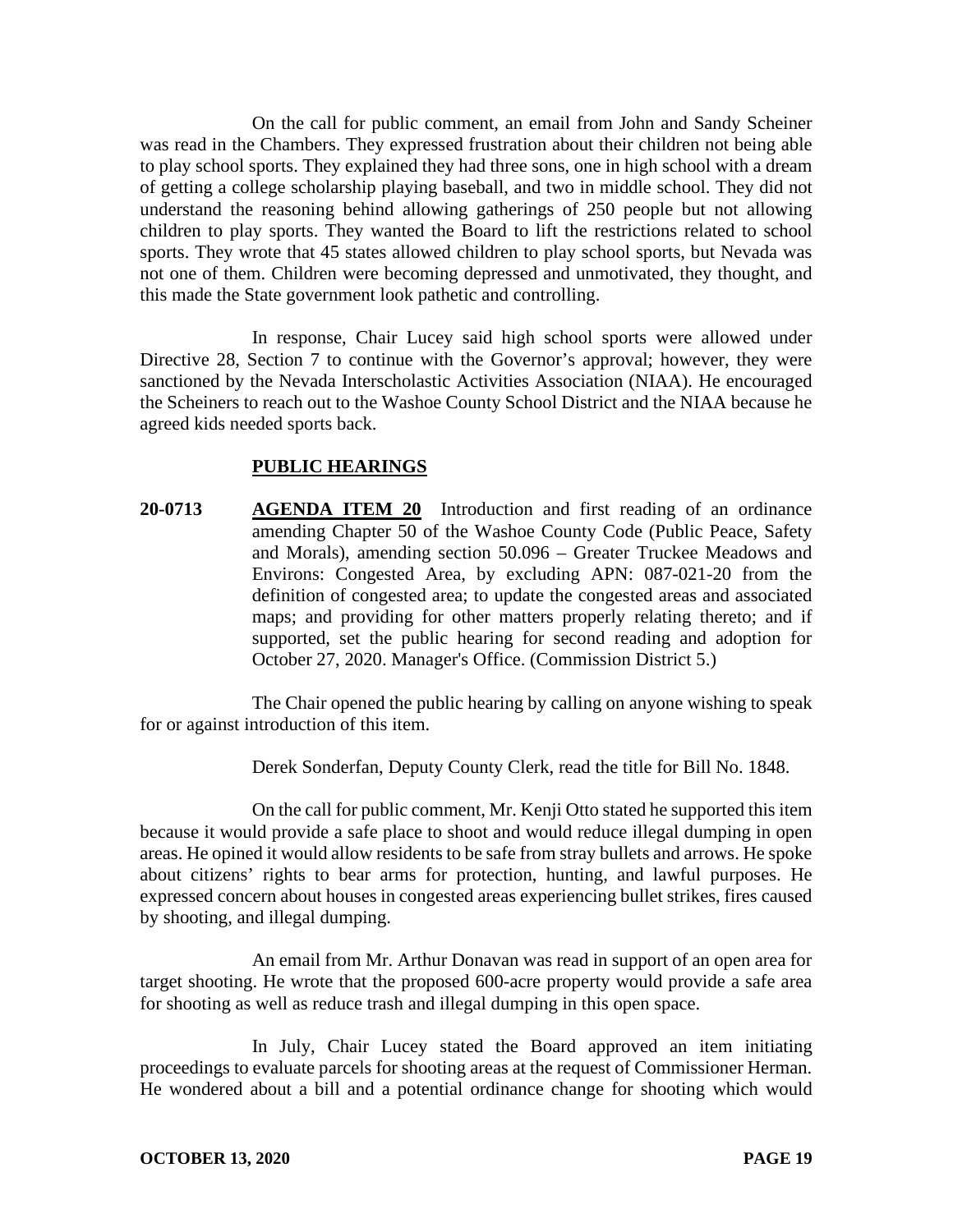impact one specific assessor parcel number (APN) instead of being more inclusive of all APNs within Washoe County. Assistant County Manager Dave Solaro explained this specific parcel was brought to staff's attention by Commissioner Herman so negotiations could occur with the Bureau of Land Management (BLM) for an appropriate location within this parcel for recreational shooting. He noted they did not consider the entire congested shooting boundary for other parcels in 2016 when the congested shooting area boundary was updated due to shooting conflicts on Peavine Mountain. When all boundaries were reviewed at that time, only parcels that were going to be built on in the future were included, utilizing maps provided by the Truckee Meadows Regional Planning Agency. This parcel was included in the congested shooting boundary at that time due to development to the south and the north. In response to Chair Lucey's question, Mr. Solaro replied this parcel was considered because of requests from Commissioner Herman and constituents of the north valleys.

Chair Lucey said the specific parcel had several issues. He indicated the proposed parcel had current residential construction to the east, future building planned on the south borders, the Woodland Hills development already in progress to the west, and he thought the parcel to the north was also under a development contract. He asserted all four adjacent parcels would be residential areas. He mentioned he was a marksman and enjoyed shooting his rifle and handgun, and he looked forward to teaching his son to shoot safely, but it concerned him that this parcel was not a safe place to shoot. According to Washoe County Code, he thought it was illegal to shoot a rifle or handgun within 500 feet of a congested area. Mr. Solaro confirmed that assertion except when shooting took place in a range built for such use. Chair Lucey asserted Code required a minimum of 1,000 feet for disarming a shotgun, air rifle, or BB gun near a congested area. He stated there was not enough space within the proposed parcel to shoot. He did not understand making a parcel an uncongested area when there were congested areas all around it. He said another challenge was the presence of an active pit in the southwest corner of the parcel. Mr. Solaro stated that pit was utilized by the Washoe County Road Crew for aggregate mining for the entire north valleys. Chair Lucey stated taking this specific parcel out of the congested area would allow for shooting on that parcel, which would not be safe. He wanted to consider other parcels identified as safer.

Commissioner Herman said discussions about this issue began because people were being blamed for shooting and starting fires. She thought the County needed to do something to create a safe area to shoot and locating an area was a good start. She noted Mr. Otto suggested this parcel because people were already shooting there on a regular basis. She did not believe a large facility needed to be built on the parcel to make a shooting range work there. She indicated she spoke with BLM about a lease agreement or purchase of the property, and they agreed it was a good location for a shooting range.

Chair Lucey stated he did not disagree with the need; he wanted to have a safe area to shoot. He said he was responsible to create public safety for those who did not shoot but rode horses or off-road vehicles. He expressed concern about the aggregate pit included in the property. Commissioner Herman stated the pit was not included in the area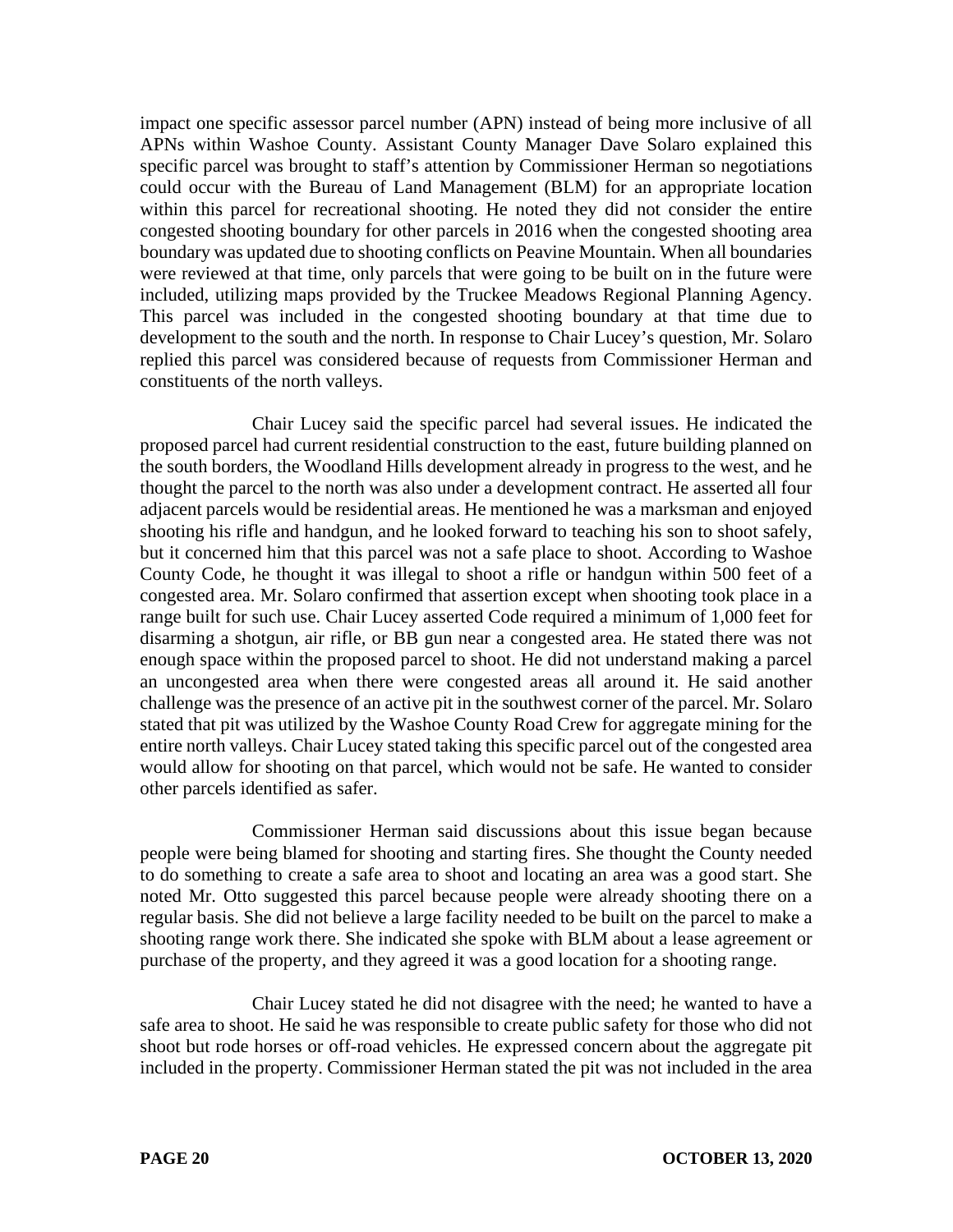intended for shooting. Chair Lucey stated he still had challenges due to the tentative maps around the parcel and wanted a different parcel to be located.

Commissioner Hartung stated nine homes were located along the east side of the property, which crossed Red Rock Road. He wanted more specificity about the location and wondered if the entire APN needed to be included. He thought other properties could be found. He asked for clarification about the intent to remove the congested area designation from the entire APN. Mr. Solaro stated the legal description written in the ordinance change was for the entire APN. Commissioner Hartung noted the top corner was an exception since it had its own APN, which Mr. Solaro confirmed.

Chair Lucey stated he had a discussion with Sheriff Darin Balaam, who also expressed concerns about enforcement and said he was not supportive of this change. The Sheriff was unable to be present for this discussion.

Commissioner Hartung stated he was supportive of finding additional areas because there was a need in the community for safe shooting ranges. He asked for further clarification about including the entire APN. Mr. Solaro stated Commissioner Herman had been in contact with BLM, but it was his understanding they needed to ensure the parcel was not encumbered by congested shooting before they would talk with staff about an appropriate shooting location on it. That was the reason the entire parcel was being included for this action.

Commissioner Herman explained a parcel would need to be subdivided to transfer one piece of the parcel out. She said leaving a buffer around the edges of a shooting area made sense, noting there was plenty of room to put a shooting range on the parcel. She asserted the parcel would need to be engineered to shoot in a certain direction for safety. To transfer the parcel out of the congested area, she indicated, the entire parcel needed to be transferred.

Chair Lucey stated the Pyramid Highway range was located on 103 acres inclusive of parking and range, though he believed Commissioner Herman was trying to do something smaller. Commissioner Herman asserted no one wanted to build a big facility as it was not needed; people wanted areas where they could shoot safely and be protected.

Commissioner Jung stated she could not support an issue the Sheriff did not endorse because the Board was already concerned about enforcement responsibility and funding. She wondered how the Sheriff was going to enforce something he was against. She said she did not know what type of notification was provided to residents and she had not heard from anyone that used the BLM lands. She thought this should be a regional search for property, which was discussed in 2016 when determining which areas should be classified as congested and uncongested. She agreed there were not enough shooting opportunities on public land and it should be done in all directions in uncongested County areas. She opined this project would require money and that was what payment in lieu of taxes was for. She stated there would always be conflict about this issue, but gun users could not be prevented from using their guns, so land needed to be provided to taxpayers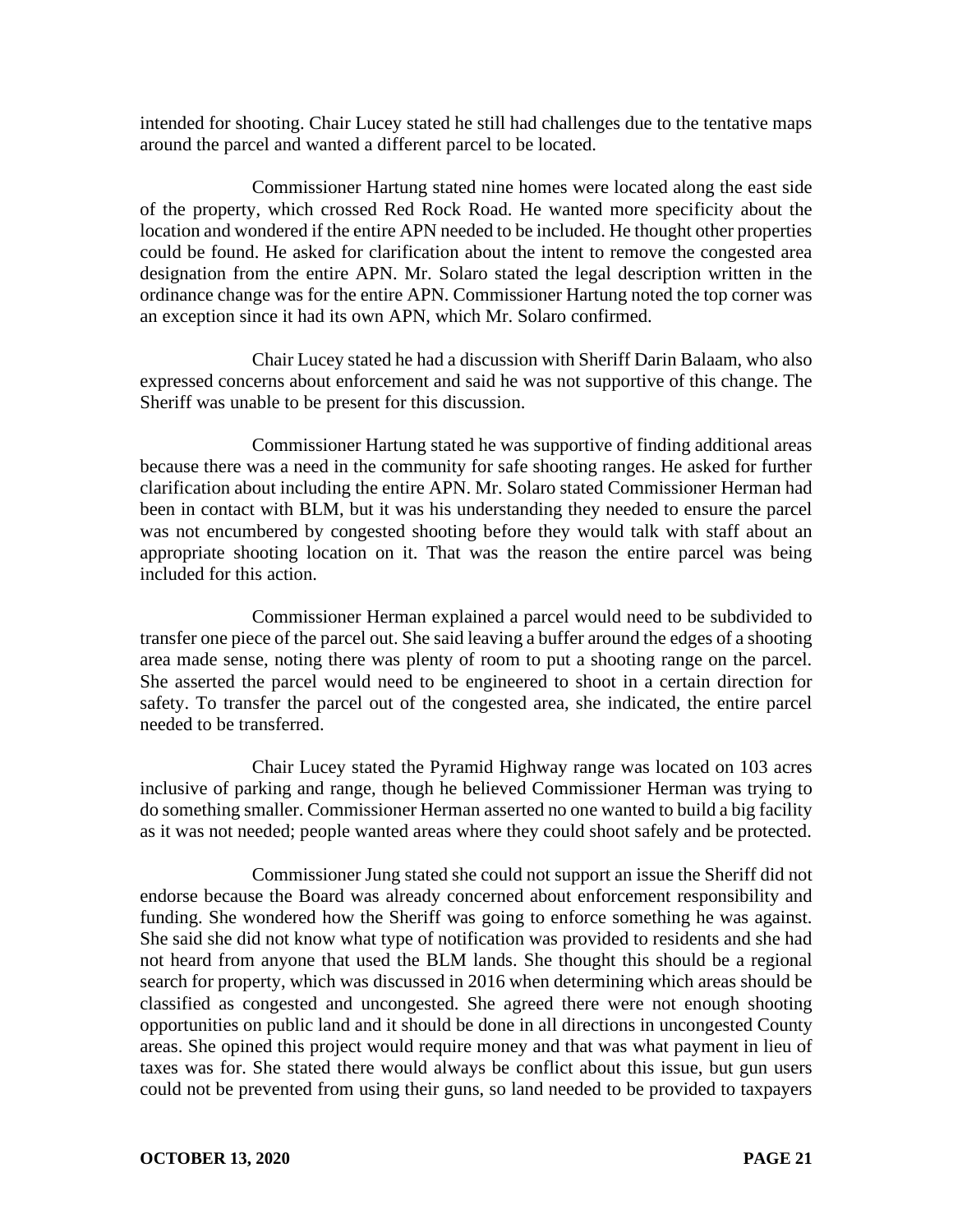for this purpose to decrease conflict. She understood Commissioner Herman's urgency but, under the circumstances, more community input was needed before she could support this.

Chair Lucey expressed concern about changing this to an uncongested area when residential housing would encompass the entire parcel. He wanted a nice shooting area where people would feel safe but this was not the APN for that specific use.

Commissioner Herman said there would be more fires and people would be put in jail for illegal shooting, which made no sense to her. She mentioned the difficulty in locating a convenient parcel and asserted there would not be a shooting range in the County if they did not start working on the issue.

Vice Chair Berkbigler stated she was normally in favor of items such as this but wondered if this item could be pulled until the Sheriff was available for feedback. Chair Lucey stated that was fine with him, but it would need to be re-noticed because it was a public hearing. Vice Chair Berkbigler thought the Sheriff could have specific issues that could be resolved easily, so she wanted the item to be re-noticed and heard at a future meeting when the Sheriff could attend.

Commissioner Hartung asked about options for the County to take this parcel over from BLM as a piece of open space and create a range by removing the congested shooting requirements from the specific area without needing to divide the parcel. Assistant District Attorney David Watts-Vial stated the direction from the Board in July was to include the entire APN. He indicated the issue about subdividing the parcel was something he would have to research. Commissioner Hartung said the area had not been divided into 40-acre parcels, but he thought the County could engage the Nevada Department of Wildlife directly considering the property would no longer belong to BLM. Mr. Watts-Vial said the Board could direct staff to return with other options from the many ideas discussed. Commissioner Hartung brought up there used to be two active shooting ranges in Spanish Springs, the Lazy 5 range and a police range. He indicated the police range was closed when bullets from the range were found on the outside wall of a nearby home. He agreed there was a true need for a shooting range, but it needed to safe. He noted that nine parcels along the border of the proposed parcel already had homes on them.

Commissioner Jung wanted to know about the noticing requirements for this item and what could be done to increase noticing. Mr. Watts-Vial stated the requirements of a first reading were that it appear on an agenda but a second reading would be a public hearing that needed to be noticed. He thought she might instead be asking about notices provided to the surrounding neighborhoods. Commissioner Jung opined neighbors might want this in the area, which could lessen the conflict on Peavine Mountain. She wanted to hear that people were supportive of this before things were changed. She indicated people needed to be arrested if they were currently shooting in that area because it was still considered a congested area.

Chair Lucey directed staff to notice residents for a future meeting when the Sheriff could be present.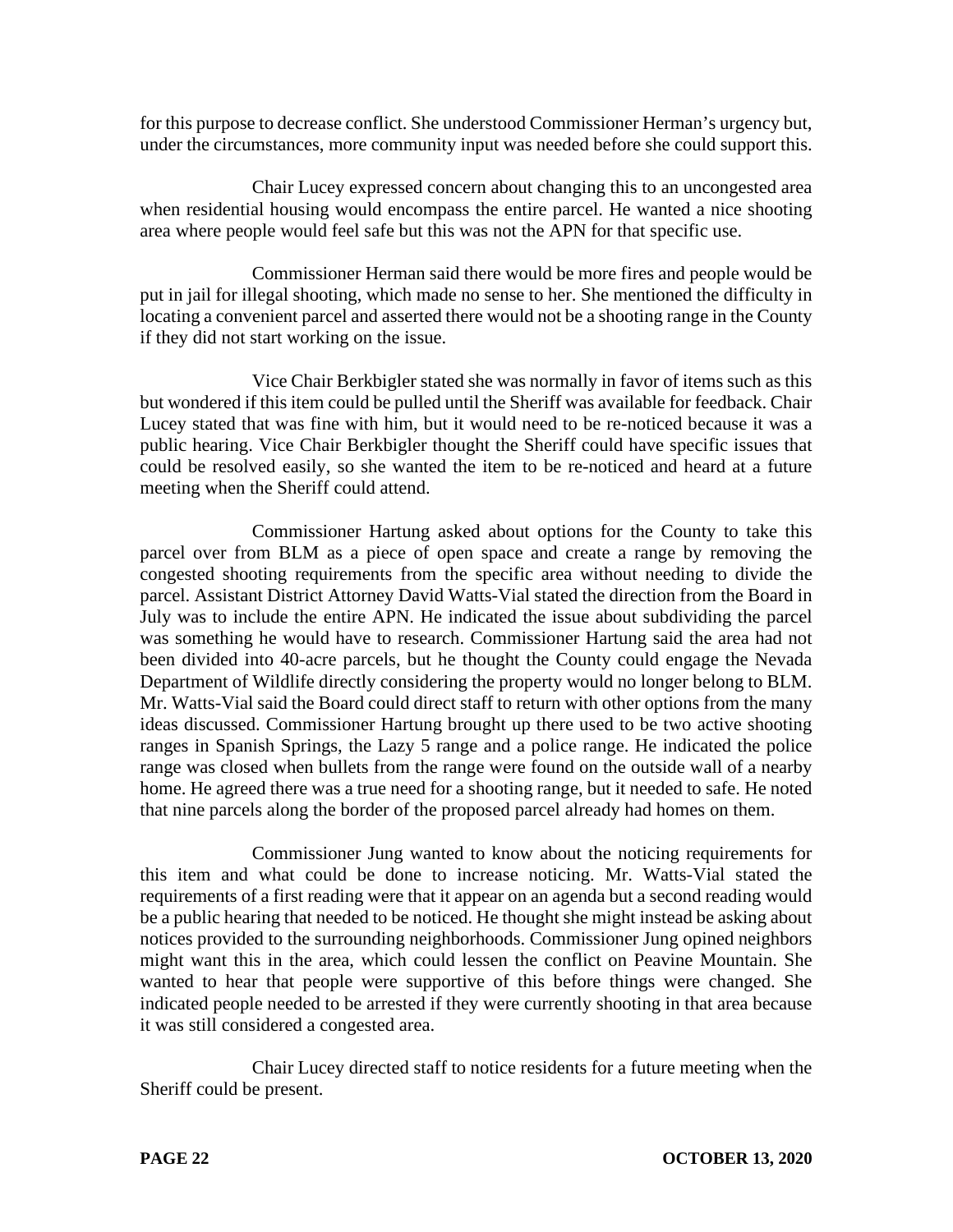**20-0714 AGENDA ITEM 21** Introduction and first reading of an Ordinance pursuant to Nevada Revised Statutes 278.0201 through 278.0207 adopting a Development Agreement between (1) Washoe County and (2) Spanish Springs Associates Limited Partnership for Harris Ranch, a residential subdivision originally approved in 2016 (TM16-007), to extend the recording of the first final map from November 1, 2020 to November 1, 2022. The approved subdivision is a 610-lot, single-family residential, common open space subdivision as authorized in Article 408 of the Washoe County Development Code. The location is southeast of Pyramid Highway and Alamosa Drive in Spanish Springs and is comprised of 3 parcels that total approximately 610.34 acres. The parcels are located within the Spanish Springs Area Plan. The property is located within the Spanish Springs Citizen Advisory Board boundaries and within Washoe County Commission District No. 4. (APNs 534-600-01, 534-600-02 and 076-290- 44). If approved, schedule a public hearing, second reading and possible adoption of the ordinance for October 27, 2020, further authorize the Chair to execute the final Development Agreement. Community Services. (Commission District 4.)

The Chair opened the public hearing by calling on anyone wishing to speak for or against introduction of this item. There being no response, the hearing was closed.

Derek Sonderfan, Deputy County Clerk, read the title for Bill No. 1848, noting the same bill number was being used since the bill was not introduced.

Chair Lucey stated a correction to the assessor parcel numbers (APNs) in the published staff report and agenda needed to be made. Planner Julee Olander explained they wanted to change APNs 534-600-01 and 534-600-02 to APNs 534-600-14 through 534-600-21; APN 076-290-44 would remain unchanged.

Commissioner Hartung stated this had been on the books since the early 2000s and he knew the two parcels were being combined. He said the ordinance title would reflect the correct APNs by the second reading. Ms. Olander stated a map recorded on September 23 demonstrated the application to divide APNs 534-600-01 and 534-600-02 into eight parcels. She stated they were trying to get the information caught up because the map was recorded and the APNs had changed. She confirmed the parcel numbers would be corrected before the second reading.

Bill No. 1848 was introduced by Commissioner Hartung, and legal notice for final action of adoption was directed.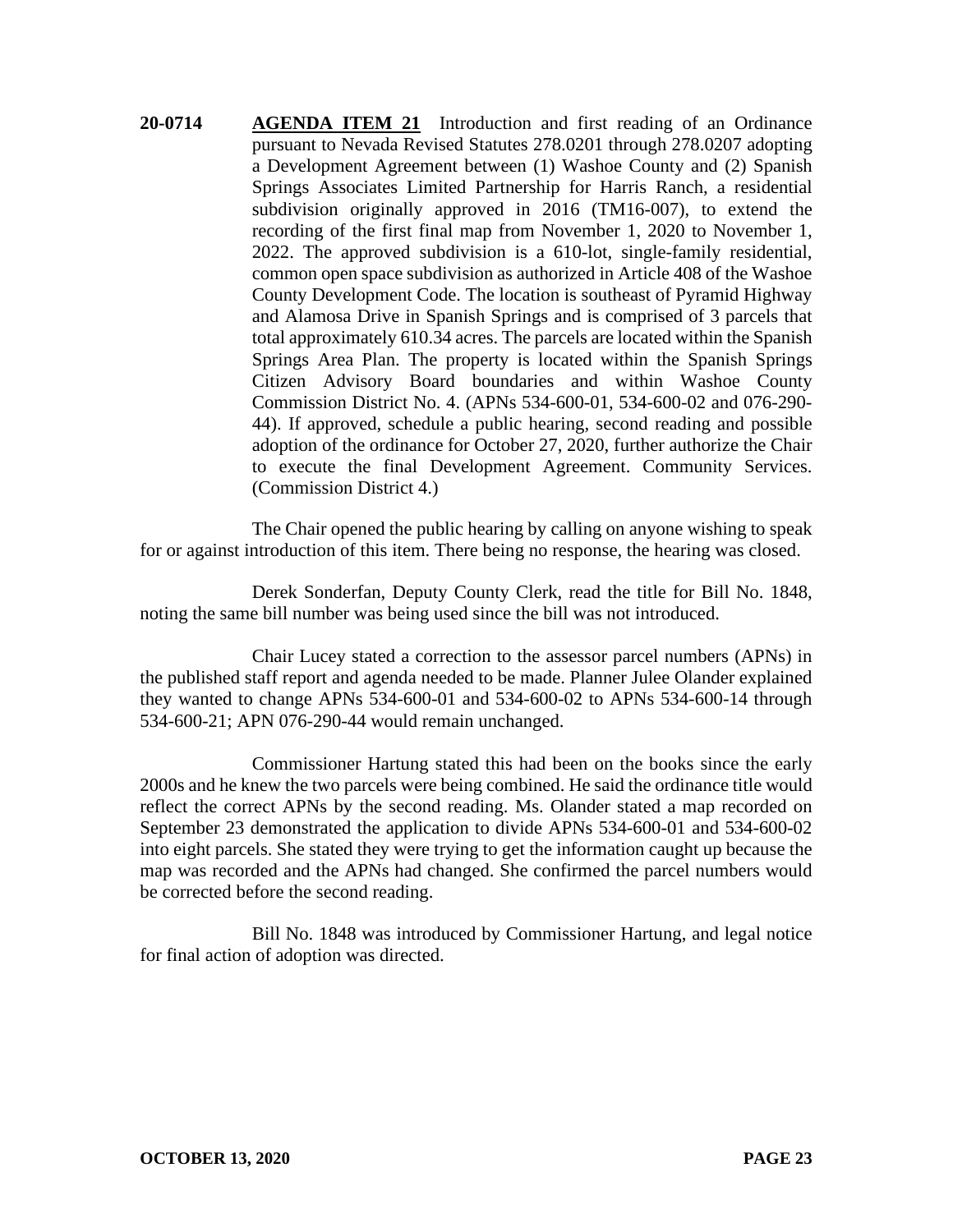**20-0715 AGENDA ITEM 22** Public Hearing: Second reading and adoption of an ordinance amending the Washoe County Code at Chapter 110 (Development Code), Article 406, Building Placement Standards, to add a new section addressing industrial zoned properties adjacent to residentially zoned property. New standards shall pertain to any uses within an industrial regulatory zone that are adjacent to residential regulatory zone parcels with specific requirements concerning setbacks, screening elements, lighting and loading and service areas. Proposed changes include but are not limited to an additional 50 foot setback required for any industrial use that is adjacent to residentially zoned property, 8 foot high screening element required along the property lines that are adjacent to residentially zoned property, limits of 25 feet on the height of lighting standards that are more than 100 feet from the shared property line of any residentially zoned property, and setback requirements for loading and service areas for parcels of one acre or more when adjacent to residentially zoned properties; and other matters necessarily connected therewith and pertaining thereto. Community Services. (All Commission Districts.)

The Chair opened the public hearing by calling on anyone wishing to speak for or against adoption of said ordinance. There being no response, the hearing was closed.

Derek Sonderfan, Deputy County Clerk, read the title for Ordinance No.

1658.

Commissioner Hartung indicated this action was long overdue.

On motion by Commissioner Hartung, seconded by Commissioner Herman, which motion duly carried on a 5-0 vote, it was ordered that Ordinance No. 1658, Bill No. 1846, be adopted, approved, and published in accordance with NRS 244.100.

### **20-0716 AGENDA ITEM 23** Public Comment.

Regarding Agenda Item 20, Mr. Kenji Otto said he appreciated the Board moving forward with the item. He hoped he could assist with input for a shooting range. He indicated a group of more than 100 people were in support of this item, though he expressed disappointment that none of the group submitted letters of support. He was pleased that Chair Lucey was in favor of a shooting range and said very good points were made about the proposed range. He stated he wanted to speak to the Sheriff because this was a safety issue and something needed to be done. He opined establishing a range did not need to cost large amounts of money. He stated he was willing to talk to any Commissioner who was willing to give him some time.